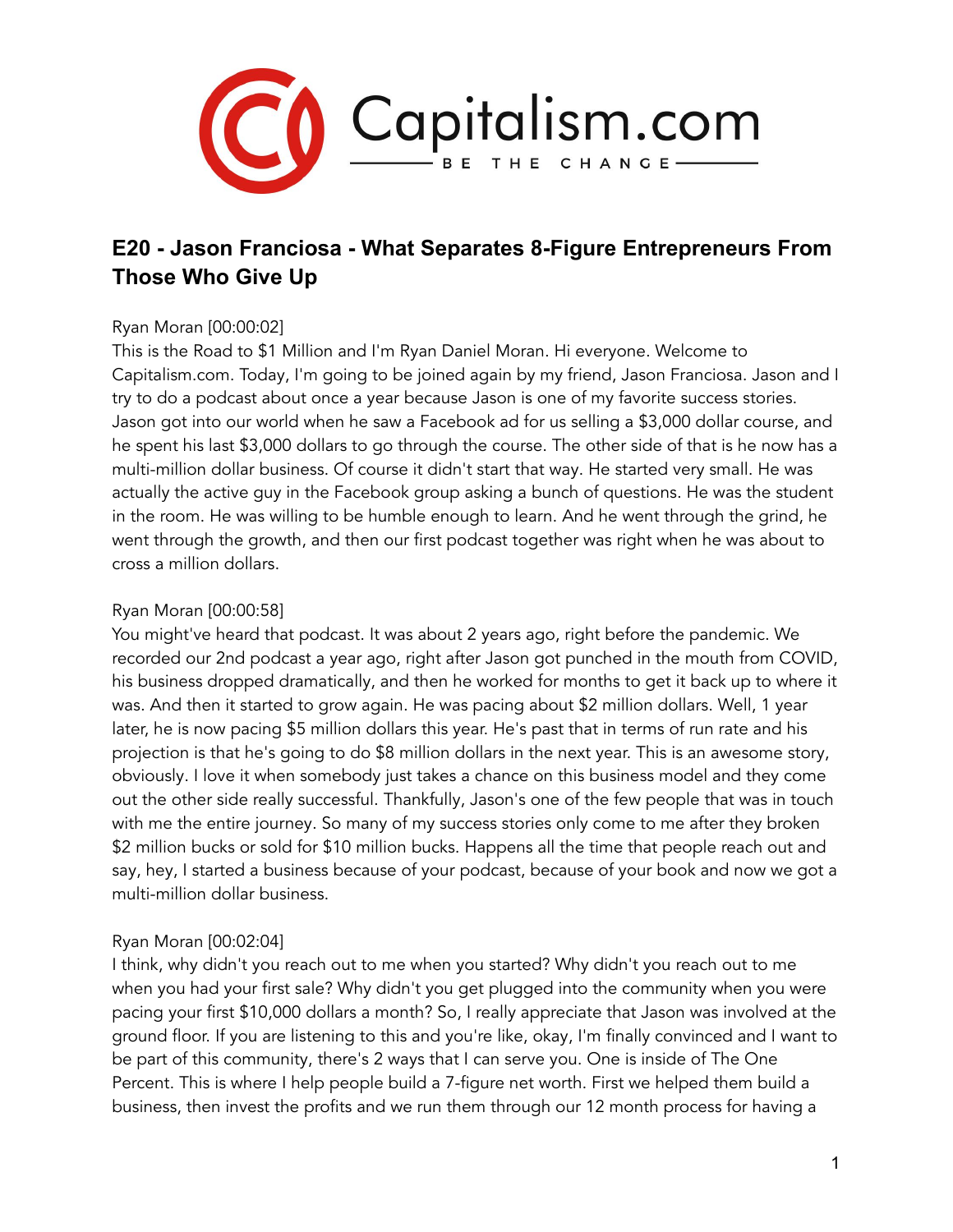

7-figure business so they can invest the profits. The 2nd way, if you want to dive into starting your own business in the same alignment that Jason did when he spent his last few bucks to go really aggressive into following the 12 month plan, having a vision and executing that vision.

# Ryan Moran [00:02:56]

Jason is one of our head coaches alongside myself and a few other entrepreneurs who are successful at building brands, or who have had exits in the past, inside of our Capitalism Incubator. You can find out what we do, you can get plugged in over at [Capitalism.com/inc](http://capitalism.com/inc). In this podcast episode, Jason and I are going to go through a very, very practical guide to how he grew from that \$2 million dollar run rate to now an \$8 million dollar run rate, how he projects \$8 million dollars for next year, how he has started building a team, what tactics and strategies he is using that are providing the most ROI, what platforms and what marketing tactics he is using, how he's working with influencers and a bunch of other very helpful strategic tactical stuff that you can use in your business. I hope you enjoy this chat with Jason Franciosa. Jason Franciosa, welcome back to Capitalism.com. How are you, my friend?

Jason Franciosa [00:03:58] Hey Ryan. Doing well. How about yourself?

## Ryan Moran [00:04:00]

Doing great, man. I love our yearly check-ins because it seems like yesterday that you were on the podcast right about to hit the first million and 1, 2, skip a few, you've had a couple of great years since then. And last we spoke, you were just on the other side of having a really hard time post-COVID because your business had gotten just smacked across the face. You had just started to recover and were sort of back on top. What's happened since then?

## Jason Franciosa [00:04:38]

Yeah. So COVID hit, like you said. It was that big steep die off and then a bunch of supply chain issues. All the nightmares that you wake up in the middle of night worrying about was happening. And then it just rocket shipped and that ship is still flying. Last year we ended the year ... I actually listened to our podcast a little before this. We ended the year ... When we spoke, were just about to break a quarter million dollars a month in sales. Right now we're about to break half a million dollars a month in sales.

# Ryan Moran [00:05:10]

Amazing. Congratulations. You've doubled yet again in the last year, which is a common trajectory for e-commerce businesses when they follow kind of our methodology is they ... It takes them a year to go from zero to a million and then a year to go from 1 to 2, a year to go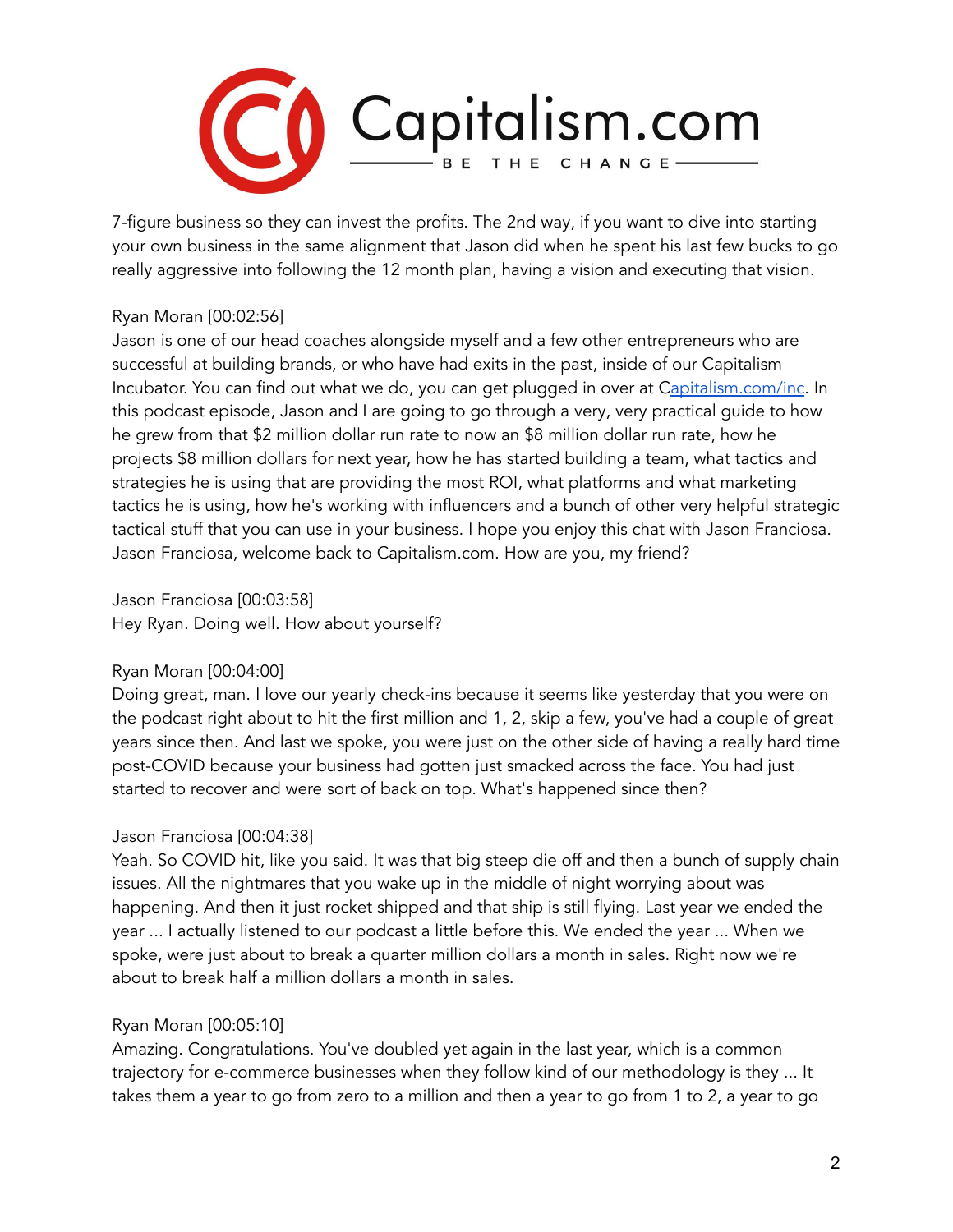

from 2 to 4, a year to go from 4 to 8. It starts to round off, 8 to 12 or 8 to 10, and then 10 to 14, 10 to 60, it starts to round off at that part. That is common for a lot of e-commerce entrepreneurs. What do you think is the reason why you have doubled yet again and are on pace for ... That would be a \$6 million run rate if nothing changed.

## Jason Franciosa [00:05:59]

Staying focused on what was working, doubling down on that, which is essentially build a strong brand, take care of our customers, speak to them and then point all that traffic to Amazon. Then just double, triple, quadruple down on that. When you're seeing these faster growth rates and you literally ... Scaling becomes a problem more than growth, it doesn't make sense to try and start going after all the shiny objects. We're kind of at that point now where we look at our growth trajectory and we can continue down this path, but I think we also have to start transitioning into ... Well, you always talk about the owner's model, right? So, expanding that further and finding the people to now take over the current things or the experts in other areas that can start scaling the business wider. Last year, when we spoke about ... We've talked about going deep instead of wide.

# Jason Franciosa [00:07:03]

Well I think we've gone very deep now. It's time to start going wider. So new sales channels, larger product lines, new marketing opportunities, business partnerships, all that kind of stuff. That's where we're starting to look now and I think that's what's going to help us double next year.

# Ryan Moran [00:07:16]

When you say you're utilizing the owner's model to do that, that means that you're looking for partnerships with people who will do that for you. Correct?

## Jason Franciosa [00:07:25]

Yeah. It's transitioning from the doer to the leader and becoming an actual leader of an organization where my purpose is to find the best people that I can and delegate the tasks to them so that I can get the most value out of the time that I spend on the business.

## Ryan Moran [00:07:46]

Yeah. At the beginning, you and your partner are doing everything. You're running around wearing a bunch of different hats until you find what is working. Then you double down on that. And then it's, okay, this pays for us to invest in the best people or the best agencies or the best partners to be able to bolt on these other opportunities for growth. That's what Jason is referencing when he's talking about the owner's model. I believe very strongly that the role of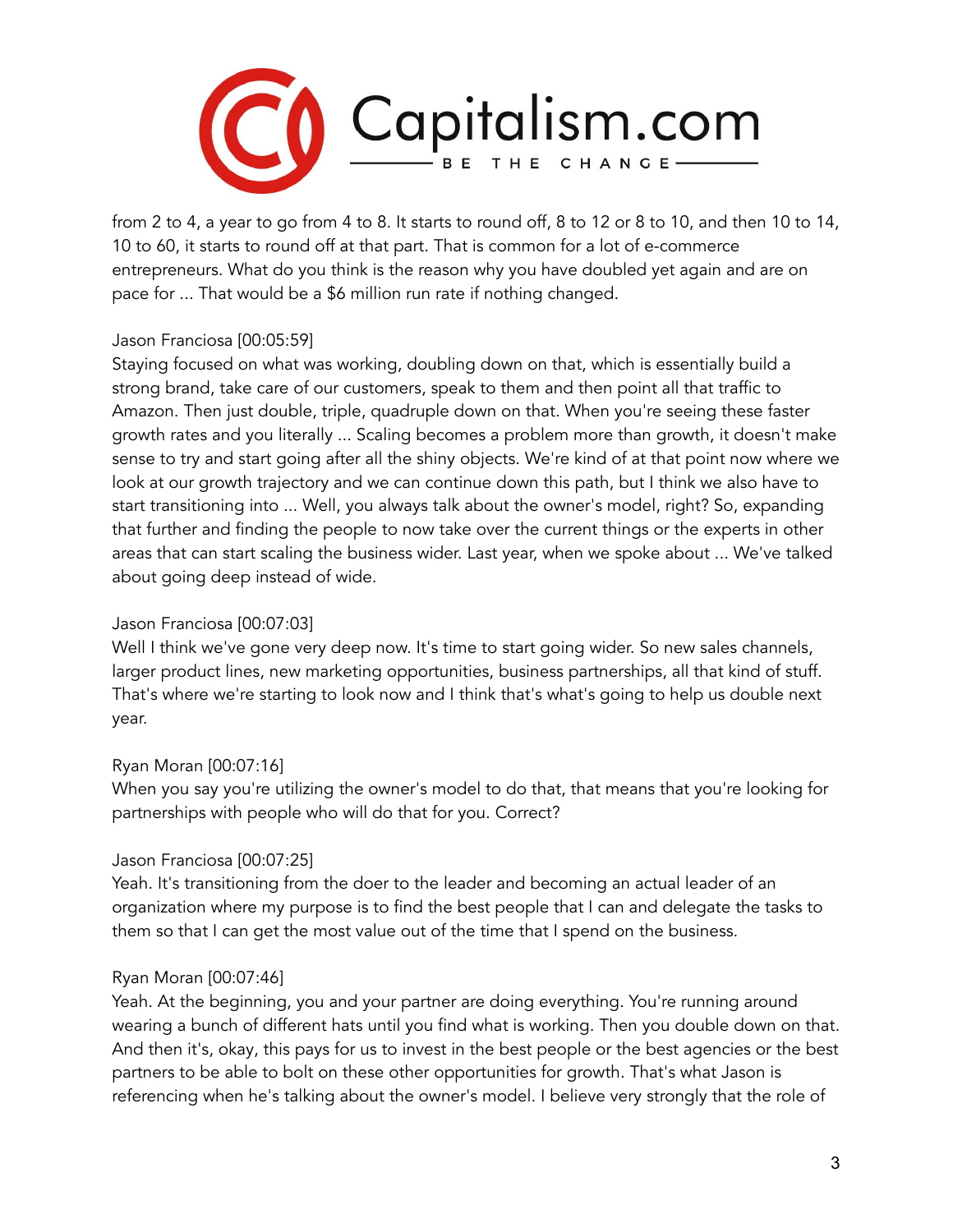

the entrepreneur is to stay in vision mode. It's not to get into the weeds and the details of every piece of the business, the job of the founder is to cast the overall vision and then to bring in the right people to be able to execute upon that vision. And make sure that the company has enough money to be able to ensure that you can continue to operate.

## Ryan Moran [00:08:38]

This is what we call the owners model. The owners model is our process for keeping the entrepreneur in the owner's seat. You cast a vision, you recruit the right people, and you ensure that the company has enough money to execute. This is what we help people do inside of the Capitalism Incubator. We help them get clear on their vision, help them launch profitably, connect them with the people that they need to know, and we have an investment fund to invest in the businesses that are coming from our little Incubator. If you're an entrepreneur that wants to build something great, wants to build something that you can scale and even sell, you can find out more about what we do and who we've helped at C[apitalism.com/inc.](http://capitalism.com/inc) That's capitalism.com/inc. Now, Jason, you said that you're focusing a lot on brand and sending that over to Amazon. What does that mean from a tactical focus perspective?

## Jason Franciosa [00:09:36]

It means I am feeding the Amazon machine because right now there is no marketplace that is as accessible with as large of an audience and as high of a conversion rate as sending traffic to Amazon. Instead of fighting against that, trying to be in this essential, fearful mindset of, oh, they control things, I don't have this, I don't have that,You say, look, this is where people want to be right now. Let's be there.

## Ryan Moran [00:10:06]

When you say you're sending people there, how are you doing that?

## Jason Franciosa [00:10:11]

Every way possible. All of our email, if we have any promotion in an email, it goes directly to Amazon. We don't send this to our website. When we run ads through everything from Google to subscription newsletters to different events. We go to a lot of events or we sponsor different competitions. We'll have inserts, we'll have cards we give out, we'll have free gear. All that eventually directs to Amazon. So Amazon is our shopping cart. We build our brands, we build a connection and build a relationship. We have influencers, we have a great social media presence, we have amazing email lists, great customer service. When that person's ready to buy, we just say, hey, no problem. Go to Amazon, buy it.

Ryan Moran [00:10:56]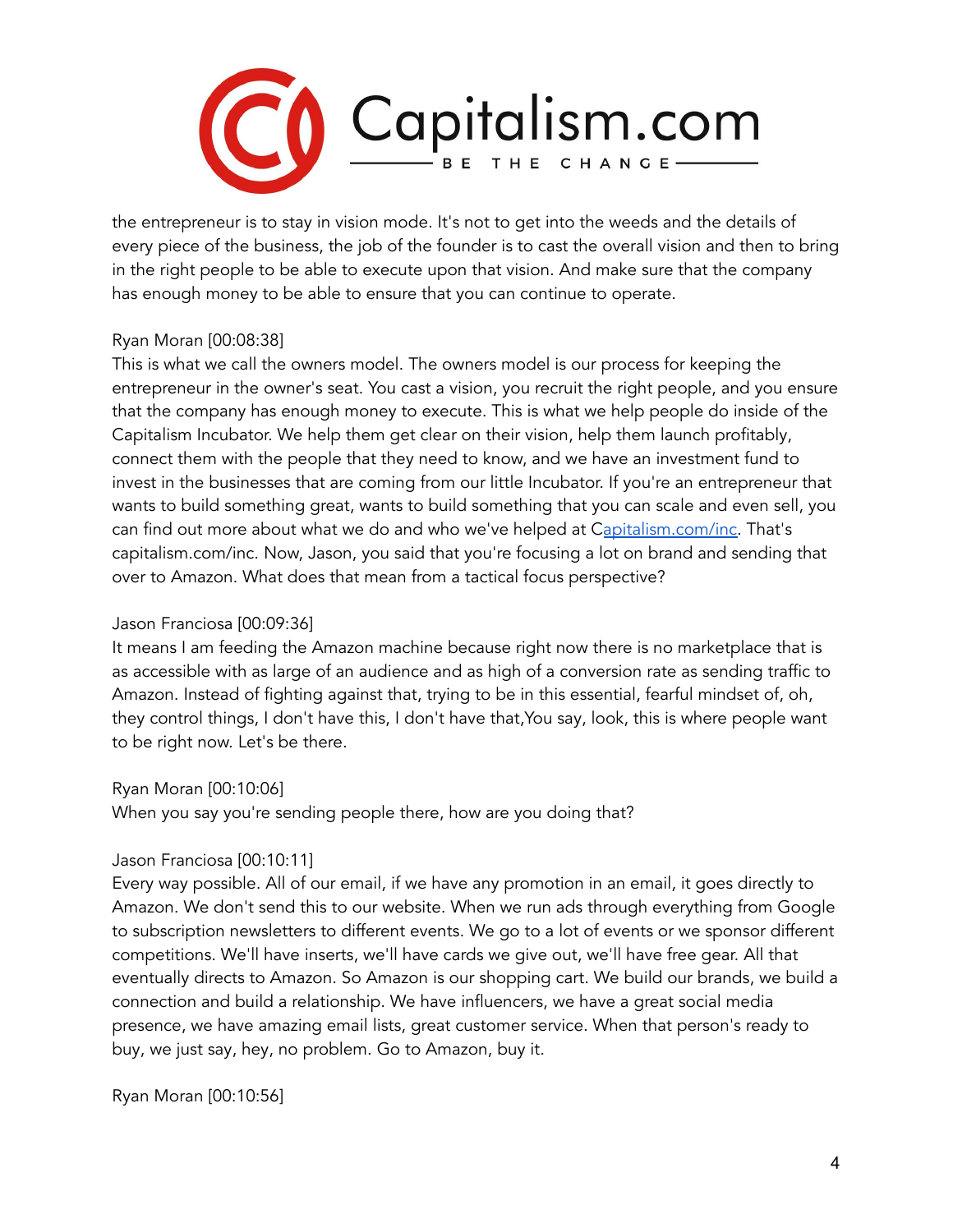

Yeah. All of your efforts are on feeding the Amazon machine, which has also rewarded you in the form of reviews and higher organic rankings. How much of your attention is put onto Amazon tactics, like trying to bully the system?

## Jason Franciosa [00:11:15]

Ironically last week, a big manipulation site, I believe at least, RebateKey got a letter from Amazon saying this is against our terms of service. They disconnected them from their platform and a bunch of sellers got emails saying a reminder of their code of conduct. We did not get that. It did not affect our sales, it did not affect our trajectory. It didn't affect anything that we do. And no service or black hat tactic ever will because we don't need to do that. We don't want to, that's not fun. It's not fun having to give away a bunch of stuff because you have no other way to get traffic. It's no fun to have to incentivize people to leave a positive review because you have a crap product that you don't believe in. You don't have a customer base that really cares about you or your brand.

Ryan Moran [00:12:03] So you do none of that.

Jason Franciosa [00:12:05] No.

## Ryan Moran [00:12:06]

Your sales are coming from pay-per-click, they're coming from cold ads on Google, they're coming from pounding the pavement to build a little bit of an audience, some influencer relationships. It sounds like a lot of different things that are all going over to Amazon.

## Jason Franciosa [00:12:24]

Exactly. We do spend a lot in Amazon advertising, that is no doubt. I think we're over \$60,000 a month in Amazon ads right now. But yes, we send everything there. Now as we scale more and as we look into different opportunities and different sales channels, that will change but right now, the ROI is there. The analogy I always use with our students and in our own business is the low-hanging fruit analogy. The idea is go after the easiest wins in terms of the most leverage I can get on the capital, energy, and [INAUDIBLE 00:13:04] at the spend out of that investment first. For us, Facebook is way up there. We don't do any Facebook advertising, I think 10 bucks a day on a retargeting ad. But for us, we're still not at the point where we'll start spending money on Facebook because it's so high in terms of the amount of investment time, effort, and refinement needed to ...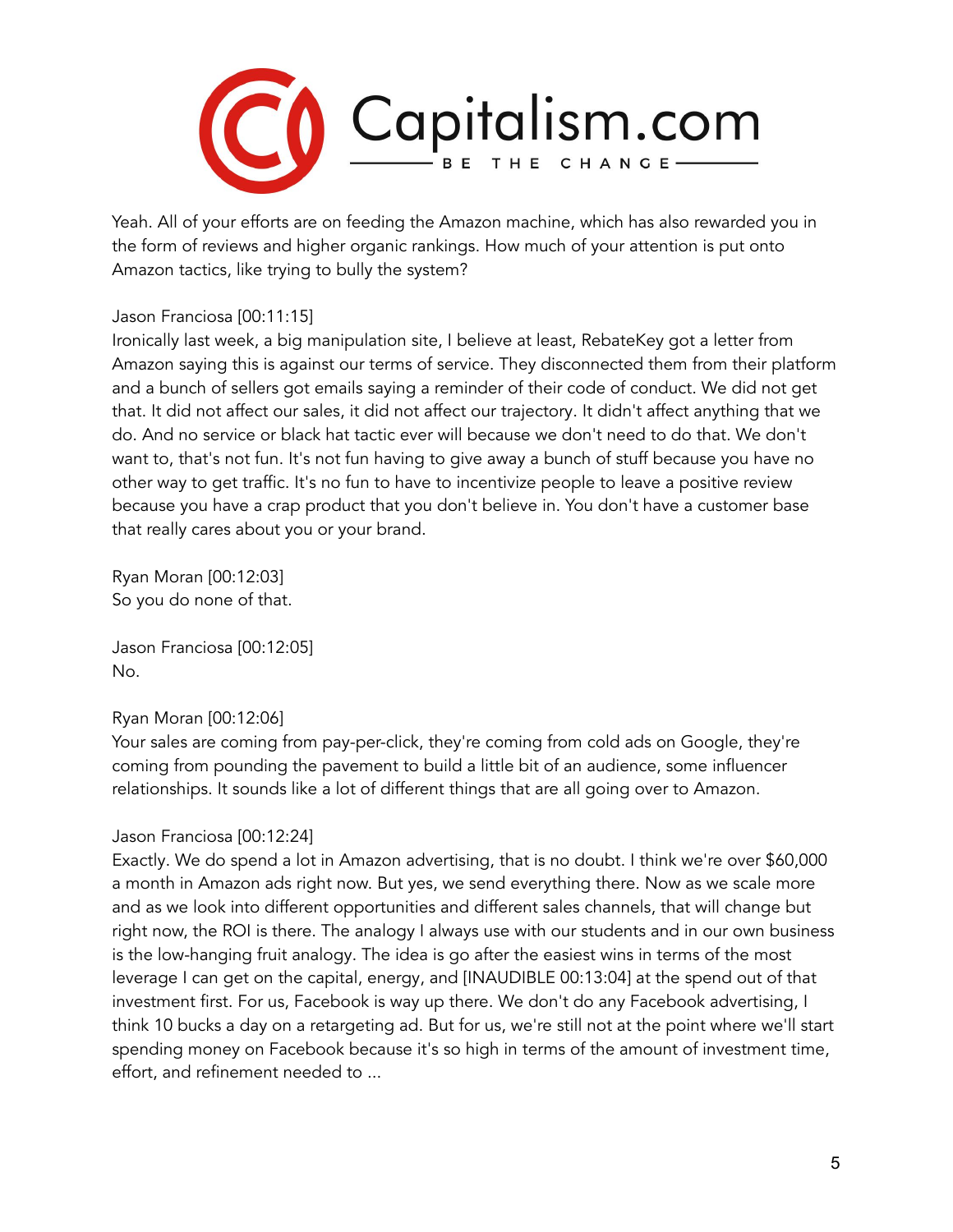

Ryan Moran [00:13:26]

It's a brand new channel, it's starting from zero for you, right? So this is such a common thing where entrepreneurs will take their focus away from something that's making them \$6 million dollars a year, Jason, and put it into something that's making zero. And you have thankfully avoided that trap. Jason is one of our coaches inside of the Incubator. And this comes up a lot. It's easy for entrepreneurs to chase after new untried things and going in a bunch of different directions with crazy gains, they think, right? But so much of business is just staying centered and focusing on the next logical step in front of you, responding to what actually works and make sales. For example, Jason mentioned that he's spending \$60,000 dollars per month in Amazon advertising. Did you catch that? But that didn't happen overnight. That grew as his company grew and it grew as he started getting consistent results.

#### Ryan Moran [00:14:23]

Jason got to that point by focusing exclusively on Amazon and building relationships, relationships with his customers, relationships with other influencers. In fact, if you were to look up his company on Instagram, you'd see that they have about 9,000 followers, which isn't bad. It's not huge, but he has strategic relationships with other athletes that are featured there. And they have much bigger audiences. Jason puts his time and energy into those 2 areas because that's what's working for him. That's what we tell people to focus on inside the Incubator by following the owner's model. It is casting the vision and building relationships and making sure that the company has enough capital to execute upon that vision. That usually comes down to managing one primary sales channel and building relationships with other people who can help spread the word. Would you tell me a little bit about the influencer relationships that you've built up to this point? Because that's a big nut that people try to crack.

#### Jason Franciosa [00:15:25]

Yeah. So we've tried a lot with influencers. Influencers are the stereotype of the fitness industry. If you're a brand in the fitness industry, it's just the assumption that you need influencers. What I found is influencers work much better when they're people that you really enjoy hanging out with and being around and people who truly love your brand and your product. We partner with a lot of influencers, but we haven't really gone heavy doing outreach. The last year we secured a relationship with a high level athlete in the CrossFit space, but not only was he a high level athlete, he's also an awesome guy who we had talked to all the time, we hang out with, and he's been great for us. I've seen a much higher ROI off win-win relationships in businesses, complementary businesses within our space that already know how to sell.

Jason Franciosa [00:16:18]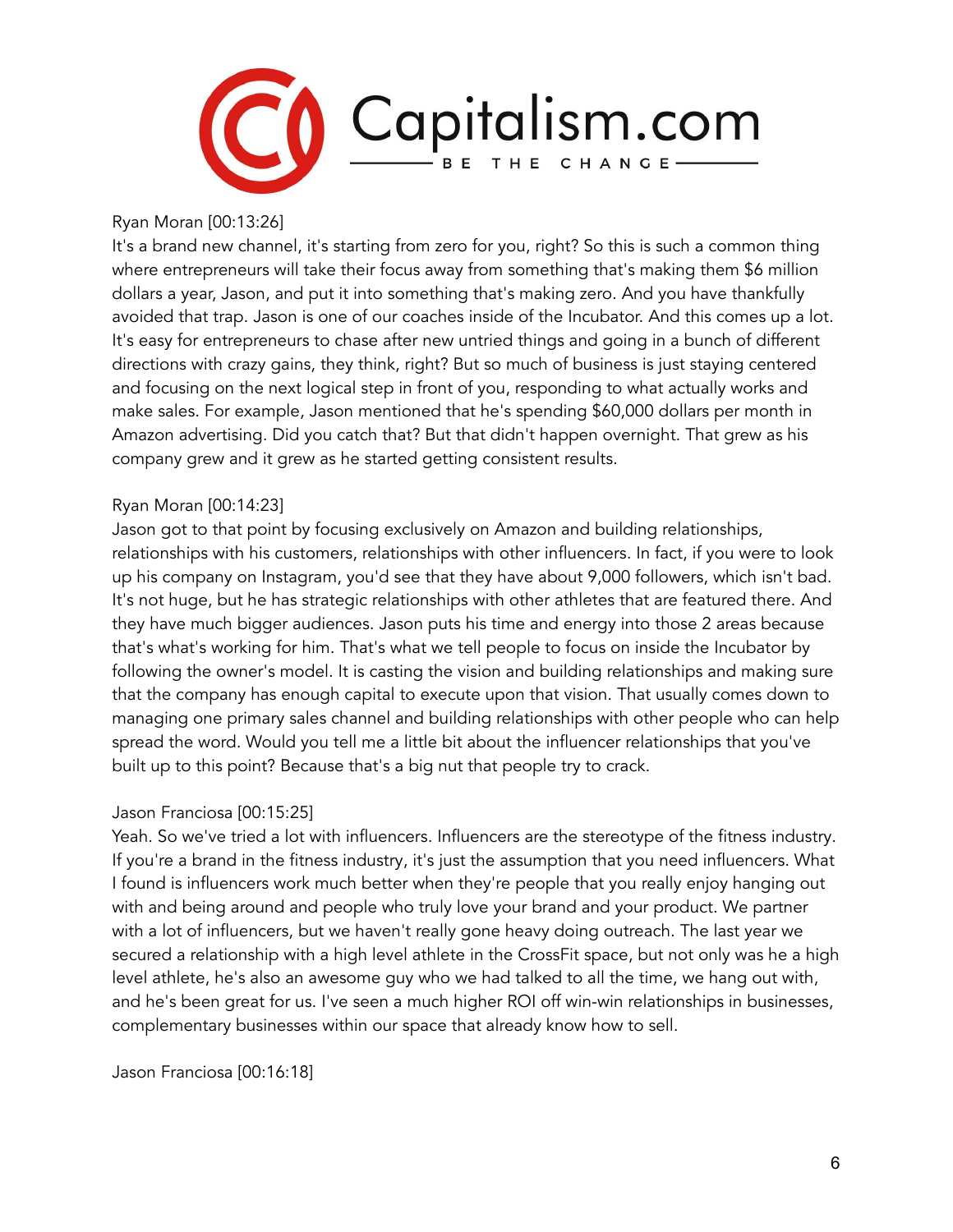

They already understand marketing. They already understand ... They already own an audience and not only their own audience, the expectation with the audience is a business relationship, as opposed to just a free kind of interaction, which is what most influencers have. I think we kind of idolize influencers, and influencers can be great. There's also the other businesses that might be a perfect complement to your business who already have a developed relationship with the customer on a transactional and emotional level where the influencer, it might just be that I just want to see what he's doing. I don't really care about what he's pushing.

#### Ryan Moran [00:16:55]

So, your influencers are actual audiences of other businesses. Is that what you're saying?

#### Jason Franciosa [00:17:01]

Yeah. Those are, to me, are the highest ROI because they're already trained to be a customer. I don't have to train them. I don't have to try and figure it out.

#### Ryan Moran [00:17:10]

What do those relationships look like? Are you sponsoring their email lists? Are you sponsoring content? Are you doing cross promotions? What do those look like?

## Jason Franciosa [00:17:20]

All the above. So for us cross-promotions is a great way to do it. One thing we started doing recently is actually I bought an airline ticket to go to Cap Con. I noticed when I went to check out, they offered me a hotel and a rental car. I'm sitting there like, I would love to sell supplements, but I don't want to get into supplements. Super competitive. You got to deal with a bunch of inventory issues, product development, differentiation, the whole 9 yards. Why don't I just partner with a supplement company and be an affiliate for them? I have hundreds of new customers per day, they're already buying stuff. I can put an offer in front of them, get the profit, maybe not a hundred percent of profit, but even 20% off the top is a pretty good chunk of change and probably more profit than I would make starting off new. I can now capitalize on that, the things that customer is already buying without ever having to launch a new product, I don't have to worry about development or anything.

## Ryan Moran [00:18:16]

So, it's a profit stream for you, but it's also a ton of exposure in the other person's packaging. This is one thing that Travis Sago told me to me when we first started Sheer Strength. He was like, dude, if you're getting product into people's homes, make relationships with other businesses and create cross promotions, just inserts in packaging for each other's businesses. It's free advertising, right? Or you pay \$0.09 cents for the insert or whatever it costs for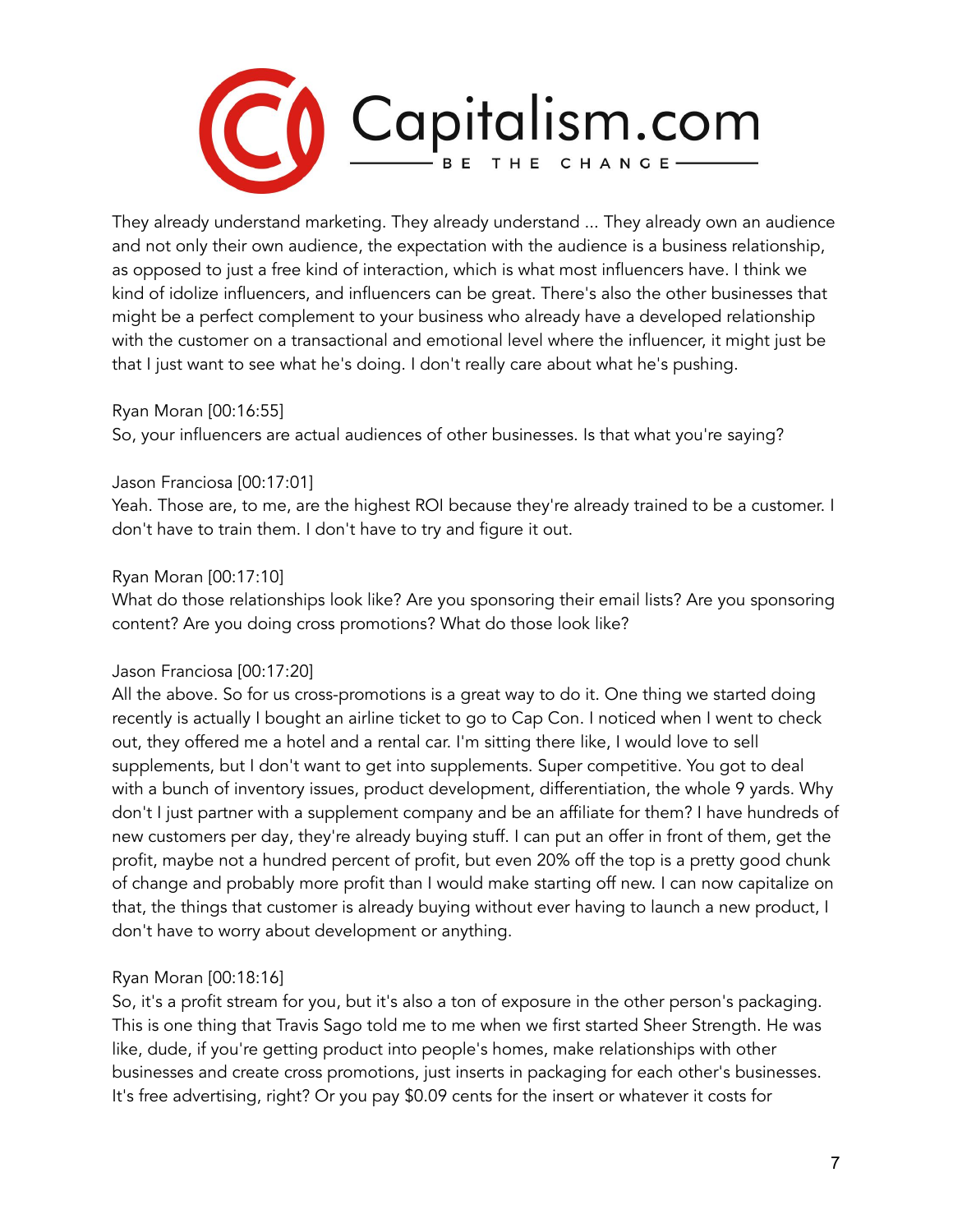

exposure to thousands of people who are in your space that just bought money for the result that you're trying to get them. It's really good, cheap advertising that a lot of people aren't doing. So those are your most profitable relationships. How did you meet those other businesses?

# Jason Franciosa [00:19:02]

I'm still a big believer that in-person is where the best business relationships happen. We do a lot of events and every time we go to big event, guess who else is there? A bunch of other vendors. So you just go around and meet people, talk to them, discuss. You'll find out that most other business owners are in a very similar position as you. They're always looking for opportunities and very rarely do you meet a business owner that's not ... Even if they're a direct competitor. At Cap Con, one of my direct competitors was there, we had a great conversation and, it's very cool to meet each other and see the faces behind the scene and hear the stories. You find those win-win things because you just talk, right. It's weird in a digital age, but it works.

# Ryan Moran [00:19:50]

Jason, you have, from what I know about your business, you have one hero skew that has really been the leader in the business. In fact, my personal trainer recommends your belt, your workout belt to his clients. You're a bit of a celebrity to my trainer, which is pretty cool. What is your skew count at this point?

# Jason Franciosa [00:20:15]

It's still pretty low. Our parents skew, I think we're at about 9. We've intentionally kept it low for a couple of reasons. One, just staying in stock has been a nightmare. When you're growing ... We'd spend 300% year over year for us because I mean, I guess this quarter will be 200%, but the actual 12 months trailing is 300%. When you have literally monthly growth and you're just trying to keep up with it, trying to get more products and new products to the market, again, low-hanging fruit, right? That's a higher up than just not running out of stock, which is where all of your resources are going. The other thing is we believe in all of our other products and they've all at least tripled since last year as well. While we still have our hero product, of course, all of our other products are growing rapidly.

## Jason Franciosa [00:21:02]

We know we have really good products, which we got to see in person because a few months ago I went to the CrossFit games. And we got a booth there. We got to meet a lot of our customers and a lot of people who never heard of us in person and get that first initial reaction, show them in person. A lot of them had purchased our competitors' stuff, came to our booth,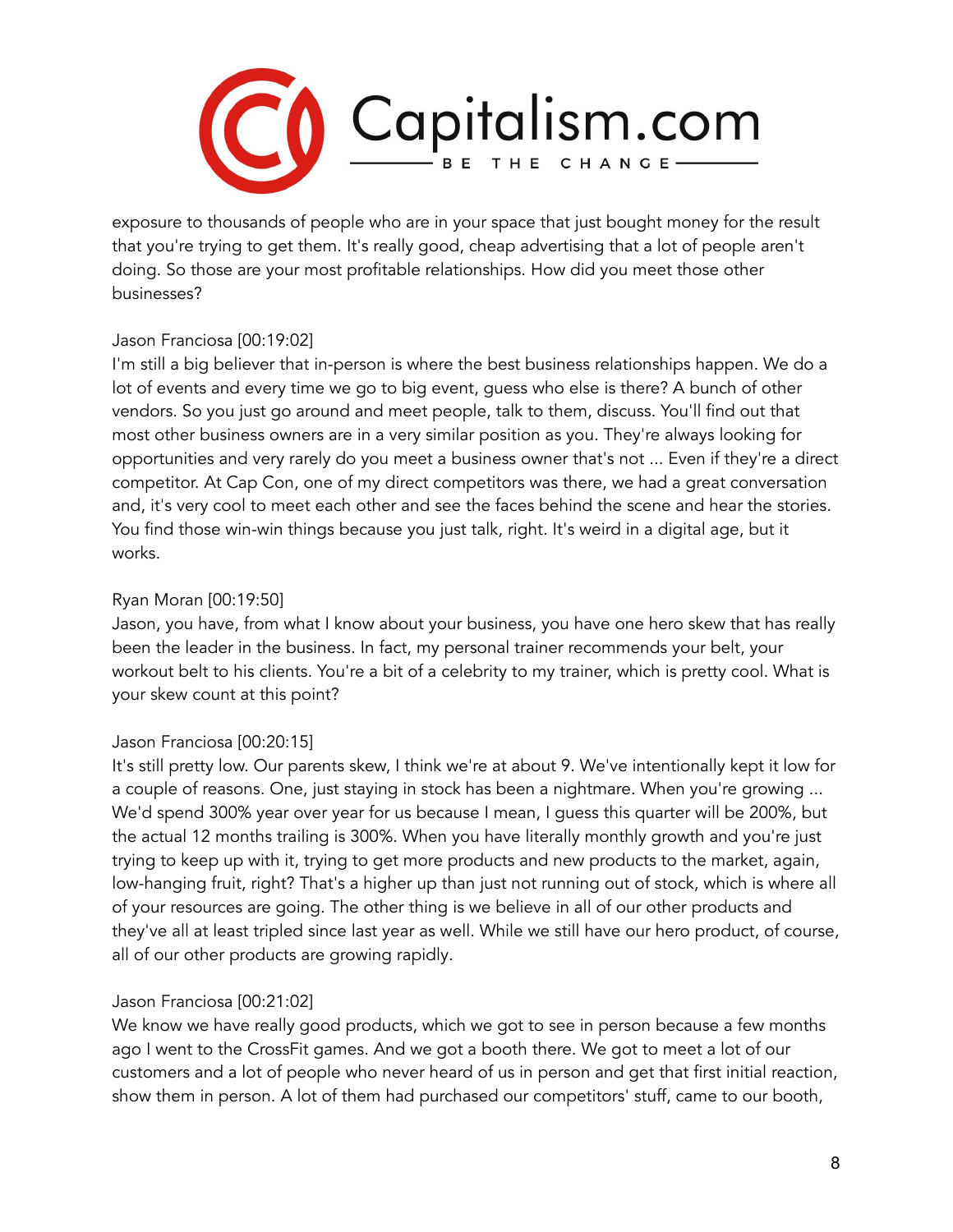

saw our stuff, ended up returning the stuff they just bought from our competitors to buy ours at a better price and higher quality. So that was really cool. It was very confirming that we're on the right path. Just trying to get a bunch of white labeled junk out is not how we want to build the brand.

# Ryan Moran [00:21:42]

Yeah. I mean, at the very least long-term. I mean, I have white labeled things to start, to get sales off the ground, but then I go back and reformulate or remold or come up with a process that actually makes my product unique and different in the marketplace. I know you've also started to build a team. I think your team is small, but you've started, which is a big pivot from where you were, I think, even when we last spoke. How have you had to change as a person, as a leader to go from a 7-figure, low 7-figure business to now high 7 figures knocking on the door of 8 figures in the next year or 2?

## Jason Franciosa

The biggest thing is it's really just a personal growth story, right? It's being able to give up your tasks and understand that you need to. Again, it's that transition that I was talking about from the doer to the leader. I guess I come from an advantaged background. I was in the military and I was an officer in the military. At 22 years old, I was put in charge of 40 soldiers and I was the 2nd youngest person there. I had to learn how to be leader very quickly. And there was no option otherwise. I've been on this path before, I've seen it. So for me it's not super difficult. There is always that temptation that, hey. I've got to fulfill some orders, why don't I just knock it out quick because I got nothing going on. I'm like, wait a minute. Now I'm taking that time away from my person that I hired to do this, making confusion for them.

## Jason Franciosa [00:23:24]

To me that was the biggest time kind of thing is because I like to just get stuff done. I'm not the kind of person that likes to procrastinate on those things. I'm just like, oh, just do it. That's been a shift, but yeah, it's all part of the process.

## Ryan Moran [00:23:36]

Jason, you sent me a message a few months ago where you said, I think this is the first that I feel rich or I feel successful. I don't remember the word you used, but would you tell me what you meant by that?

## Jason Franciosa [00:23:54]

I think it was when we started paying ourselves, I think it was \$30,000 dollars a month. It was the first month that we hit that and that's like, my goal when we started this was to be able to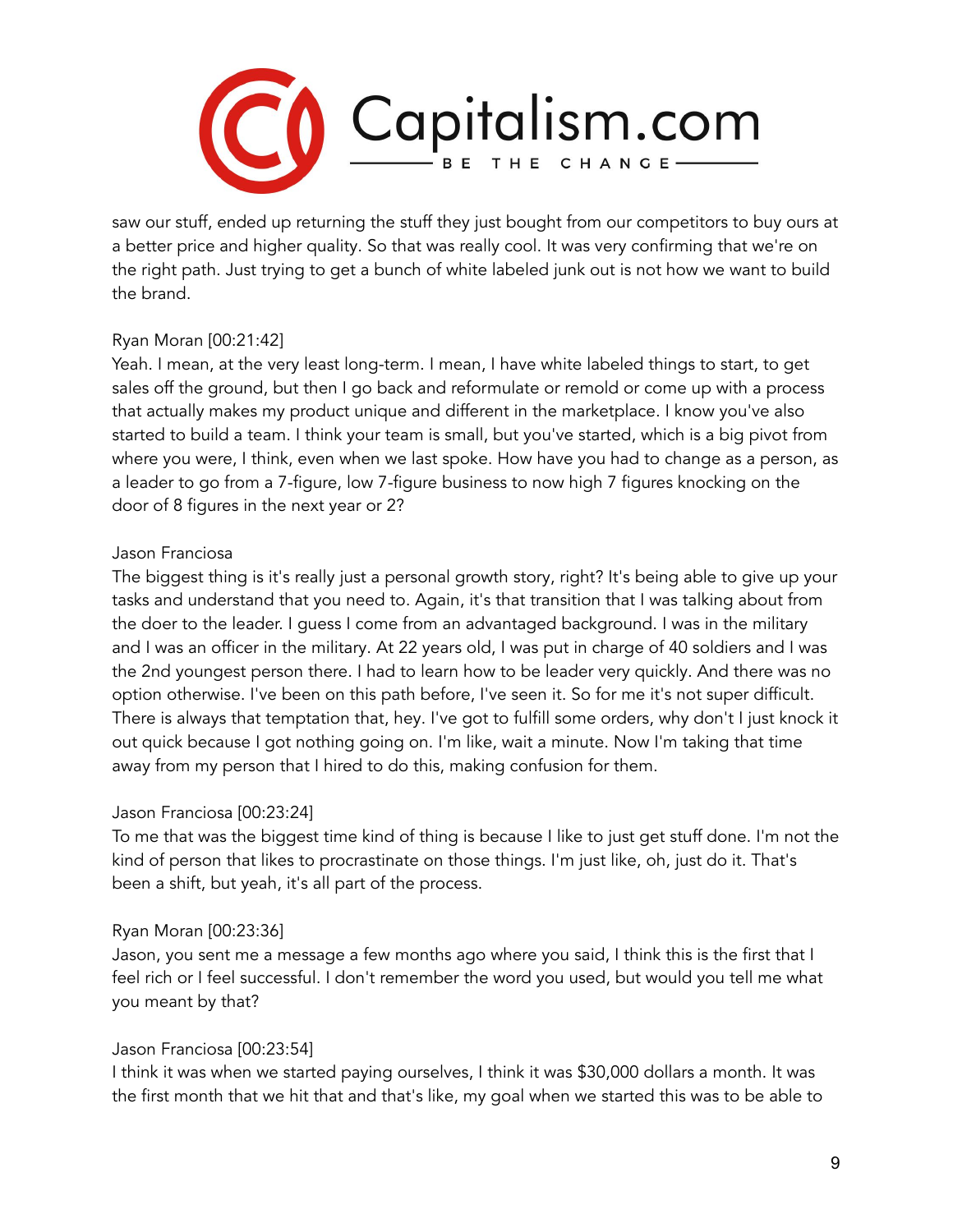

pull out \$10,000 a month. Having all this extra cash, literally not knowing what to do with it, was a weird feeling. And I haven't changed my lifestyle. I'm still in the same house from when we were at just breaking the million dollar mark. I still drive a 2013 Prius. Literally all this money's just getting dumped into investments and I have no cash right now. My bank account is smaller than it was six months ago, but my asset value is much higher. It's a weird feeling because it's completely internal and that's the weird part because just knowing that these things are there, even though nothing in my reality has changed, is just a huge perspective change.

# Ryan Moran [00:24:49]

Yeah. There's an elimination of scarcity at that point because now you have access. And so, there's a realization that you can play with this. You can invest in this, you can ... You don't have to worry about what is coming. Have you acknowledged the fact that you are a millionaire?

## Jason Franciosa [00:25:12]

Yes. Well, as a theoretical, yes. But at an emotional level, no because it's almost all ... I'm almost ... When I break a million outside the business, which will probably be pretty soon, that's when I think I'll feel like I'm going there because the business doesn't seem like it's an asset right now.

## Jason Franciosa [00:25:35]

Yeah. Because all of your net worth is tied up in that right now. Sure. You're pulling out a few hundred Gs from it, but all of your real wealth is still tied up in the value of that business, which hasn't gone on the market yet. Oh, this is a good one. It's so hard to pause and give ourselves permission to celebrate what we've already accomplished. It's so hard to make entrepreneurs truly appreciate how valuable that asset that they've built is. It's kind of like Zucks and Bezos and Branson. They aren't just sitting on billions of dollars in cash in a checking account so that they can just look at it and feel rich. Did you know that Mark Zuckerberg financed his \$6 million dollar home on a 30 year mortgage? Because it would be silly to waste that much cash when your money can be working for you. The real reason I asked this question to Jason is because he said that his biggest shift was his mindset in leveling up to \$500,000 dollars a month.

## Ryan Moran [00:26:32]

If he wants to scale to a million or \$2 million a month and beyond, it'll have to come from another mindset level up. The scrappy guy who built this thing so far with blood, sweat, and tears and elbow grease, will have to continue down this route of being even more of an owner. Entrepreneurship is the best self-development game in the world. What you can hear Jason saying is that his business changed as his mindset changed. I wish that wasn't the case, but as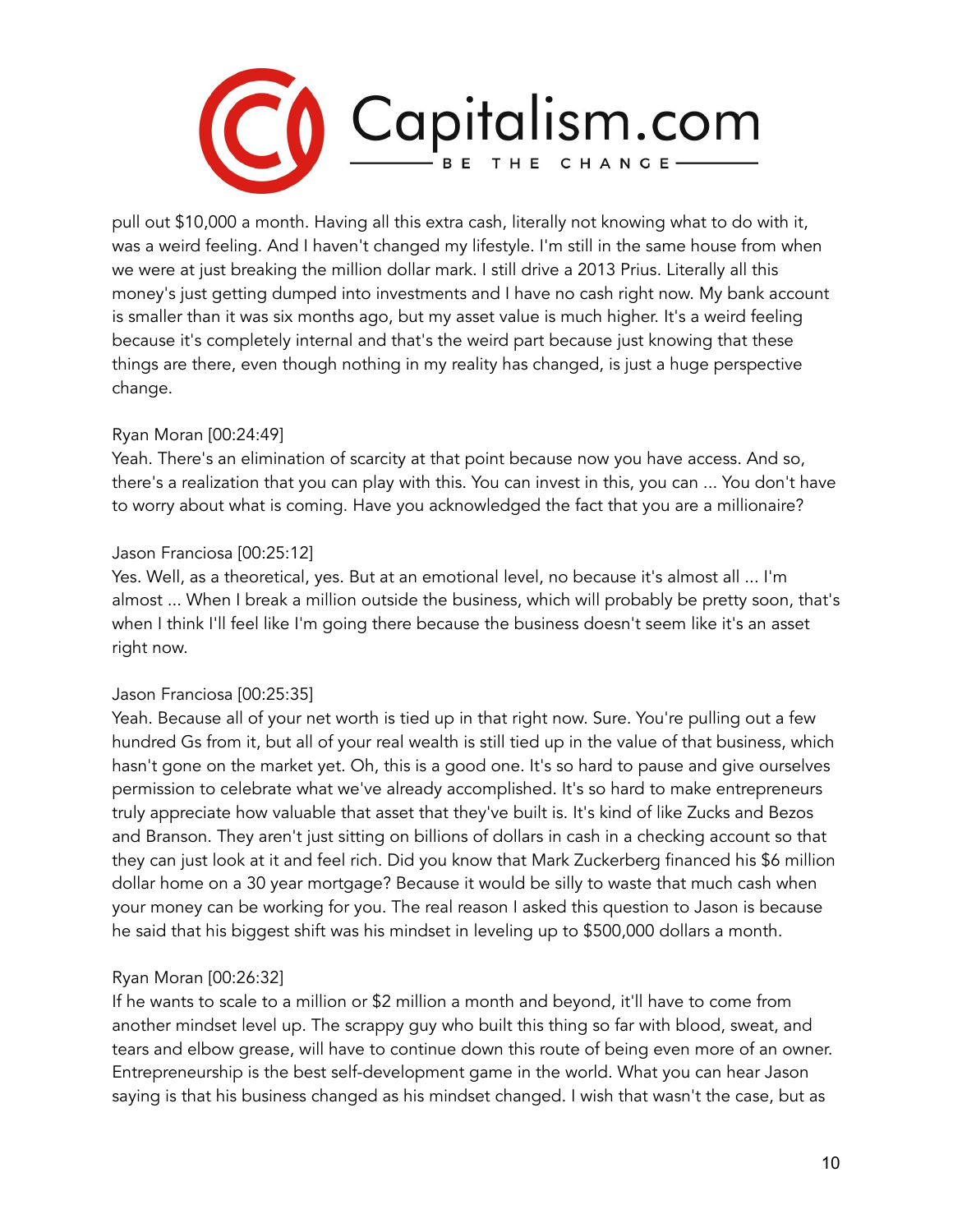

you change, so does your business. However, I know that you've had a couple of conversations about people who want to invest in or acquire your business. I know you've turned down ... You turned down me when I said, do you need money? So, tell me about some of the conversations that you've had with people who want to value that business.

## Jason Franciosa [00:27:26]

Yeah. Again, this came out of Cap Con, which if you didn't go to Cap Con, you missed out. I'm going to throw it out there. I was talking to Travis, Travis Zigler, a mutual friend of ours, and he did a deal essentially where he sold a portion of his business. It was able to able for him to extract chips off the table. When I looked at the numbers, that's where we're at, I'm like, look, let's just ask for a high valuation. If anyone wants to bite, we can pull a lot of chips off the table, essentially have an exit, but then still keep doing what we're doing. That was really appealing to me because exactly it's that idea of then I'll be a millionaire because I'll have cash. But then I'm going to have to go invest the cash anyway, so it all goes away. But the weird aspect. I started going down the rabbit hole and I spoke to ... We literally get an email, 1 to 2 emails a week from different aggregators right now, trying to buy our business.

#### Jason Franciosa [00:28:18]

It's pretty insane. The marketplace, if you want to sell an e-commerce business right now, it is nuts and you can probably sell it in 24 hours if you put yourself out there. I wrote back to a few of them, set up some meetings and to be honest, I was really disappointed with what they were looking for. All they care about, at least the ones that I spoke to, and this is aggregators, Amazon aggregators reaching out to Amazon winners essentially, number one in your marketplace kind of stuff. All they care about is listing. They'll pay ridiculous valuations for it, which is great, but there's no value beyond ... Their pitch as to why they should invest in you is that they're going to make your operations more efficient, they're going to plug you into their team and that their guys know your business better than you do, which sorry. They don't.

Ryan Moran [00:29:06] No, they don't.

## Jason Franciosa [00:29:08]

No, definitely don't. And so that didn't get me excited. I changed my mentality as to what we look for in an investor. The only reason that we would sell a portion of our business right now is if the investor was bringing much more to the table than just cash or efficiencies. I'm looking for someone that's like a strategic investor, like a big company coming in saying, hey, we love what you're doing. We're trying to break into this space. All we have to do is plug you into our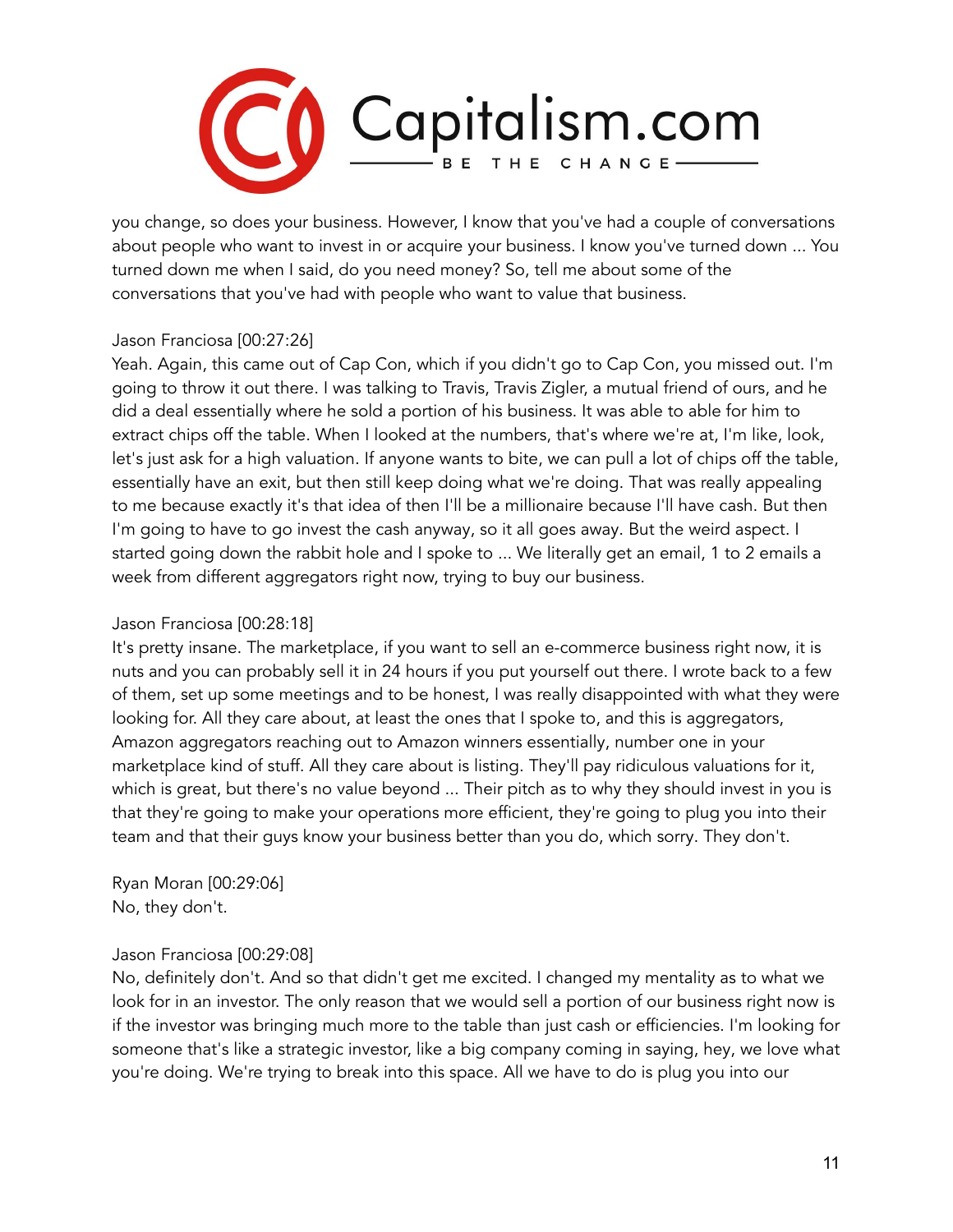

systems. We can 10x your business in 2 months. Are you ready for it? Right. That's the kind of investor that I would gladly give up equity tomorrow for.

Ryan Moran [00:29:42]

Yeah. Because you're not thinking as much about taking chips off the table, as much as you are thinking about growing the enterprise value of the business, which is how you get rich by growing the enterprise value of the business. Now that you have said no to a 7-figure valuation ...

Jason Franciosa [00:30:04] 8.

Ryan Moran [00:30:04] It was an 8-figure valuation?

Jason Franciosa [00:30:07] That's what we're asking. Yes.

Ryan Moran [00:30:08] And you said no.

Jason Franciosa [00:30:10] Yes.

Ryan Moran [00:30:11]

Nice work. Now that you have said no to an 8-figure valuation, how does that change your mindset about where you're going to go next?

Jason Franciosa [00:30:22]

Ironically, we turned the tables. I just had a meeting recently with another brand that's perfectly complementary to our business and they're interested in selling. So we're interested in buying. Actually going through the process of looking at what would make us want to sell to somebody, it actually allowed us to view, okay, well, what would we want if we were to invest in another brand? And we see massive potential in this potential brand that we could invest into. The cool part is, yeah, we take on some debt because we'd probably finance it through one way or another But our revenues would go up by 30-50% instantly. Our skew count would extremely ... It'd go quite a bit because of the way the company is structured. A lot of the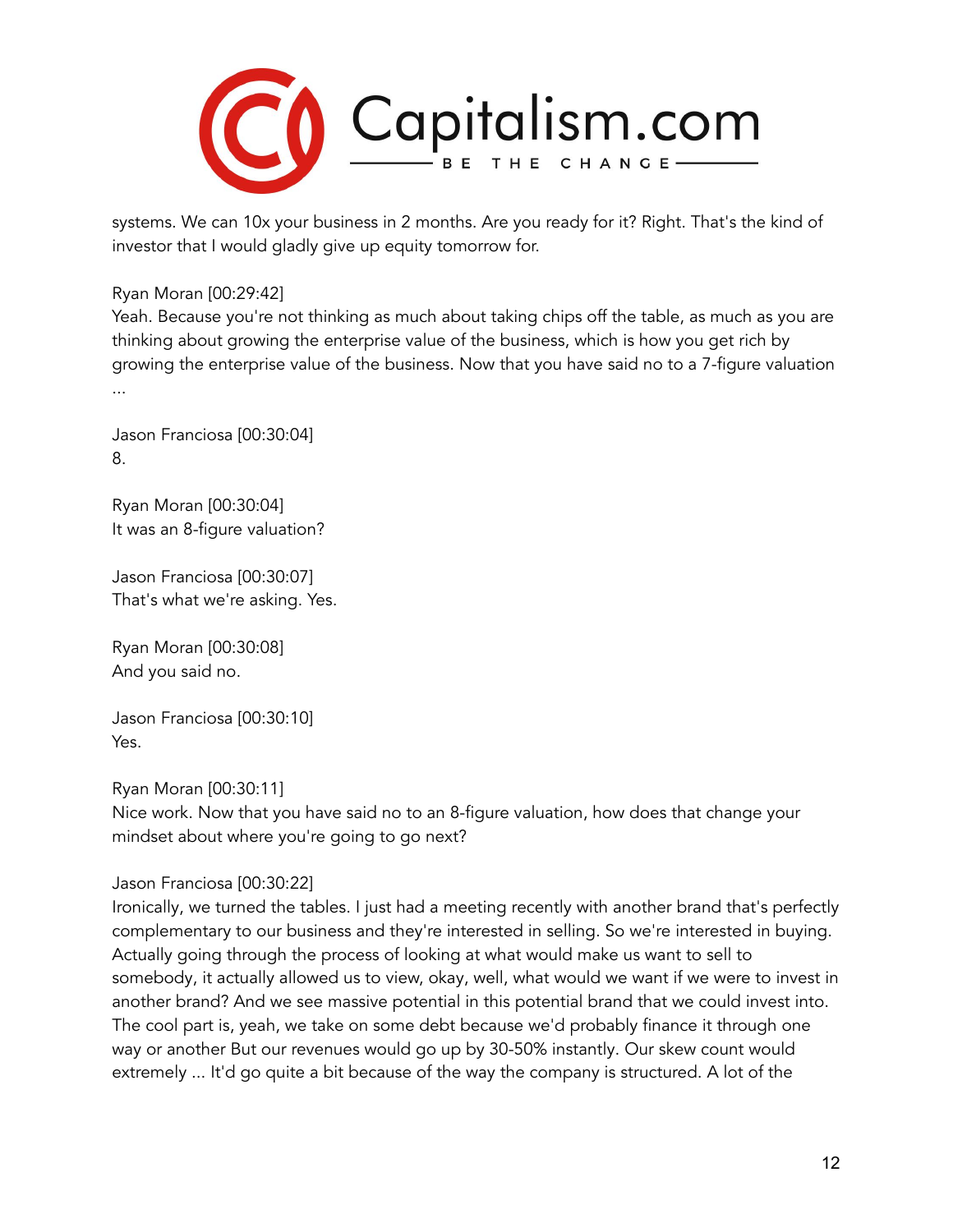

things that we planned to do anyway would happen overnight as opposed to taking years to do just through an acquisition, which a lender would be paying for.

#### Jason Franciosa [00:31:27]

There's almost no risk on our end. It was pretty crazy. That was a really big mindset shift for me. It's actually really recent, 2 big mindset shifts recently. It's like, okay. Both really from Cap Con. One was the idea that, build the team, the business you want, don't build the business you want and then build the team. I think that's the mindset shift that I had in terms of hiring and growing. And then in terms of leveraging other people's money to expand our business, you can really accelerate fast.

#### Ryan Moran [00:32:05]

Jason, this is a far cry from where you were a few years ago when you were at my house, you flew in as a guest of mine to a meeting that we had. You said that you felt like you must be the poorest guy in the room. I think you might've been doing like \$40 or \$50 thousand dollars a month in sales at that point. I don't know what you were profiting, but it wasn't a whole lot. You were like, I'm the poorest guy here and you kind of kept hedging. Now you're saying no to 8-figure valuations. What has changed? And what would you say to that guy 3 years ago, who was in my house saying I'm the poorest guy?

Jason Franciosa [00:32:46]

I mean, the thing that changed is I now have a very successful business, right?

Ryan Moran [00:32:49] Oh, of course.

#### Jason Franciosa [00:32:51]

Going through the process and actually ... It's a confidence thing. Once you've done something, your confidence gets boosted, and to the point where some people get overconfident, they sell their business and think they can do it again tonight, and it ends up being a lot harder than they realize.

Ryan Moran [00:33:04] I can't relate to that at all.

Jason Franciosa [00:33:09]

To be fair, I think I'm good at taming that overconfidence instinct and understanding that we've been very fortunate in a lot of different areas, and I love what I do so how do I get rid of this?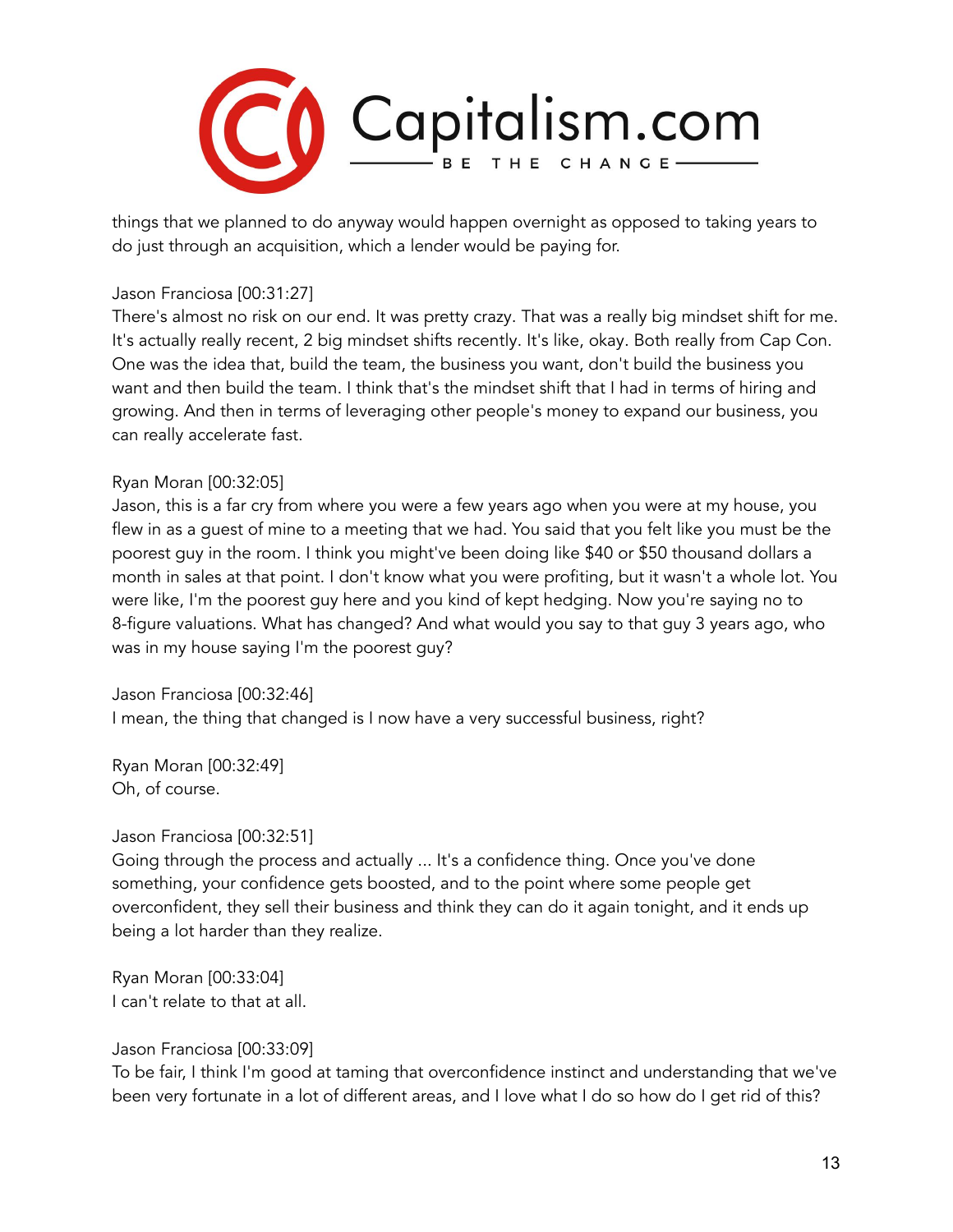

But what would I say to myself 3 years ago? I think it would go back to like what Brooke Castillo says all the time. And it's just like, believe in yourself. If you have complete conviction, it will happen because you're going to take that belief, make the actions that you need to do in order to make it true. And if that for some reason it doesn't happen, who cares? You felt great doing it the whole time.

## Ryan Moran [00:33:49]

You had a really meaningful exchange with Brooke Castillo at Cap Con where you were asking her a question and she dug in really deep. Would you tell that story from your perspective?

Jason Franciosa [00:34:01] I don't want to call it dug in. She's just like, chop my head off and said, don't do that.

Ryan Moran [00:34:04] She did.

## Jason Franciosa [00:34:07]

The biggest pushback I always have with Brooke is she makes it sound so simple to just think different, to just change. Why would you not? And you can come up with a laundry list of excuses as to why not, but at the end of the day, the point that she always brings up, and it's absolutely true, is you choose what you think. Yes, you can choose to look at all those restrictions and negative beliefs and problems that you had and they're your story that you tell yourself, or you can just simply choose not to and what is the consequence of not doing it? When you think about it's really hard to push against that because it's so true. You choose what you believe. Even if the belief is completely devoid of what you tell yourself and your story, or what society says about you or whatever, who cares? So that was really ...

#### Ryan Moran [00:35:18]

How did that impact your business? How did that impact what you did and focused on when you went home?

## Jason Franciosa [00:35:27]

It helped a ton with that scarcity mindset. That fear based mindset of what if this goes away? Because I'm sitting there thinking, well, I can think that a lot and it could be right. This could go away tomorrow. A lot of businesses got affected greatly with the iOS change on Facebook. Right? I mean something simple like that cut their business in half. That can happen. If I sit here just worrying about that all the time, it's probably going to happen. I'm going to make it happen. Right, so if I just ...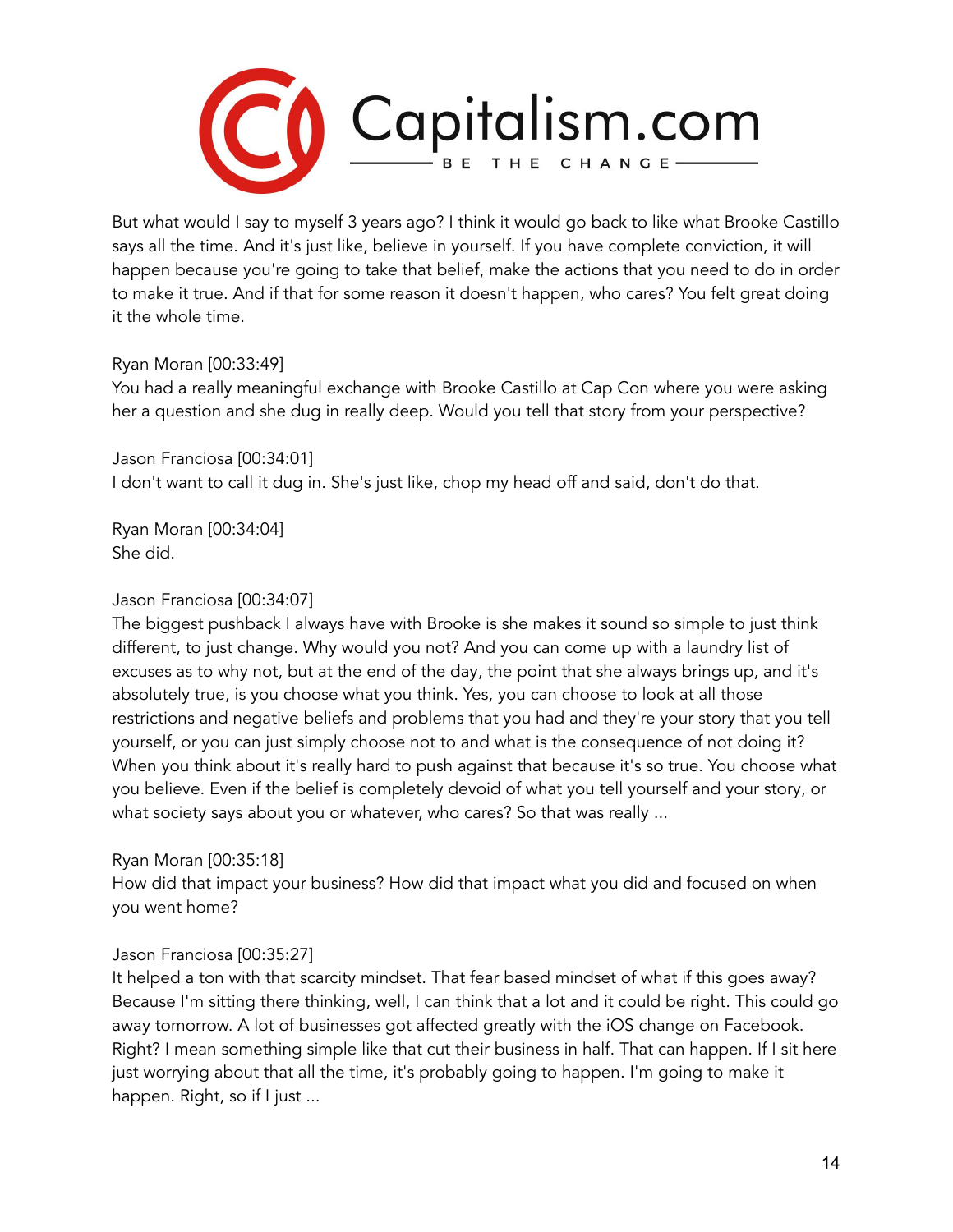

Ryan Moran [00:35:59]

It's kind of like your point at the beginning of this conversation was you've gone all in on the channel that was working whereas a lot of people try to diversify because they're afraid of Amazon cutting them off at the knees. What do they do in response to that? They cheat the system and then they spread themselves thin and Amazon comes out with a crackdown and eliminates them and they're out of business. Whereas you have said, Amazon's working. Amazon's the best platform that we have as a business and the best opportunity we have to grow. So, let's double down. Now you're the number one competitor in your space, right? So you have made that thought true in your actions. It sounds like your interaction with Brooke has given you permission to be intentional about what you think and your actions have followed in response to that. Is that a fair summary?

Jason Franciosa [00:36:53] Wraps up perfectly.

## Ryan Moran [00:36:56]

Perfect. Jason, you ... A few years ago, you crossed a million dollars and it was a big milestone for you. Now you're pulling out more money than you ever wanted to make out of this and you're turning down offers for an 8-figure exit. You're now mentoring people inside the Incubator. You've seen people who are in the early stages struggling with the same mindset shifts, the same ideas, the same challenges that you had 3 years ago or 4 years ago when you started this thing and you bought one of our courses with your last \$3 grand. What do you see come up as a recurring challenge or mindset holdup for people who are still grinding their way to the first million?

## Jason Franciosa [00:37:48]

I think the biggest challenge is the lack of momentum because as soon as you start seeing momentum, that excitement comes and then a lot of the fears and frustrations, the things that are holding them back kind of go away. I really do think like that, act quick and get something out there as quickly as possible, even if it's not perfect is so important because once you get that first sale and you see, hey, this is real, your mindset instantly ships. And the understanding that the ability to build a million dollar business in 12 months or 24 months, or even 36 months is so incredible compared to any other time in history, when you're trying to build a business. Our grandfathers would laugh at this. You built a million dollar business in 12 months? That's not possible.

Ryan Moran [00:38:41]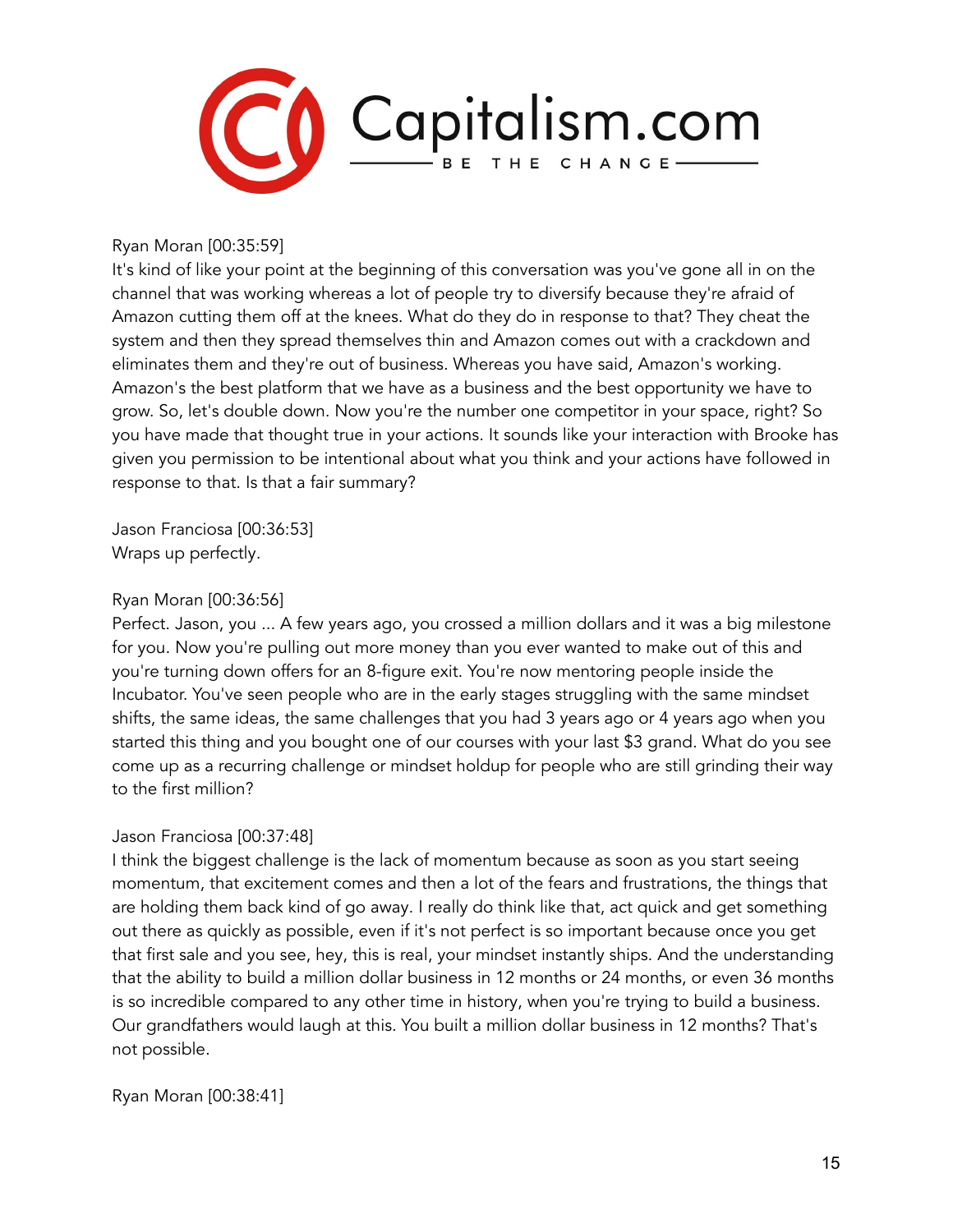

Even Robert Kiyosaki says you Amazon sellers, just, you got it made. What used to take me 10 years, you can do in 6 months.

#### Jason Franciosa [00:38:52]

But when they don't see a million dollars, that \$83,000 dollars a month in 2 months, they start doubting themselves and I'm sitting like, this is just a perspective problem. The other big problem of course is not focusing on the low-hanging fruit. They try to do everything, reach way too high, things that just because you don't do it today, doesn't mean you can't do it. A lot of times they see the potential of Facebook ads or the potential of a partnership with, I don't know, Jessica Alba. The potential. I think that's great. But right now, based on your current resources, you don't have the ... You're not gonna have the ROI or the connections or the scale or the recognition or the attractiveness of your brand to get those things. And that's perfectly fine. Start really niche, start with one person, solve their problem and then go to 2 and then go to 4 and then go to 8. It will get there. That's probably the most common recurring themes.

#### Ryan Moran [00:39:58]

I just want to pause and say yes and to this. I want to just emphasize this point that Jason made. The importance is on progress. The importance is on taking the next step forward because I hear so many people tell me their wild ideas or think about building a million dollar business and I bring them back to, okay, where's your first prototype? All right. Why don't you look into what it's going to cost to get made? You've got to take a damn sale. Like you got to take that first micro step. It's the step that is so small that you feel like you're cheating, but that's kind of a metaphor for life beyond business as well. It's that next step forward, it's that incremental thing that you don't want to do because you are thinking 4 steps ahead. Jason is a really good example of somebody who started with nothing and just scraped it together and just took the next step and the next step and the next step.

#### Ryan Moran [00:40:48]

Jason's 100% right on point here. Jason, the first time we did a podcast together, we had this great line that you've quoted several times, which is that your job is not to convince the customer that you are Yoda, it's to convince the customer that they are Luke Skywalker. That seemed to be a really big mindset shift for you. I noticed that in your behavior, you started making the customer the hero of the story. How did that ah-ha adjust how you built the business after that interview?

Jason Franciosa [00:41:26] One correction. You actually said that.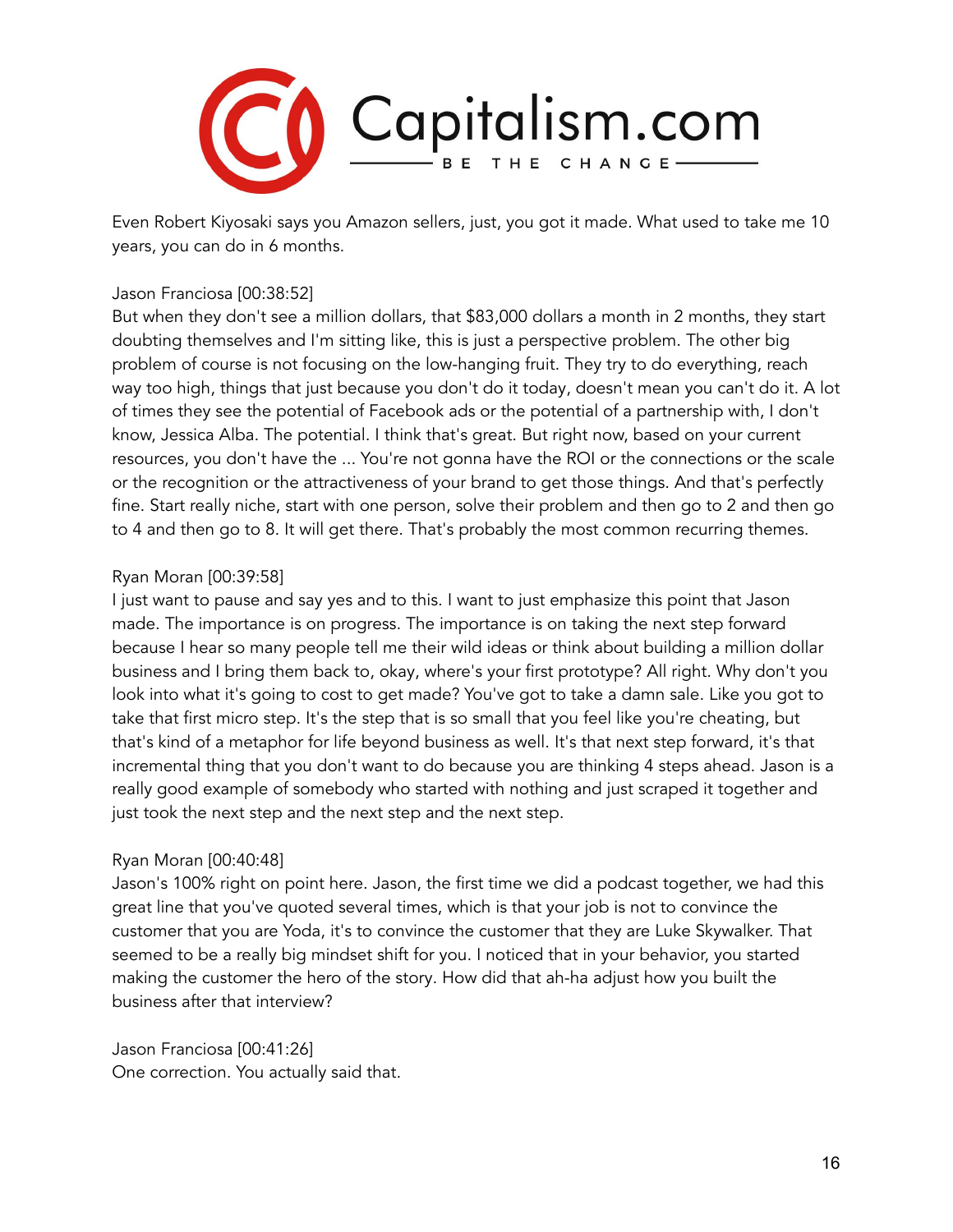

Ryan Moran [00:41:28] Yes. I said it to you.

#### Jason Franciosa [00:41:30]

Yeah. No, that was huge. It really ... Because the Yoda analogy is used all the time, but you're the guide for the business, but it never clicks that it's not my job to convince them that I'm Yoda. It's my job to convince them that they're Luke Skywalker. Once you understand that and you understand that the whole purpose of the business is to serve the customer because your job is to get them to come ... You're basically trying to convince them that the \$50 that they have in their hand is worth less than what you provide them. The bigger the discrepancy between what they're giving you and what they believe they're getting, the quicker and easier they're going to give it to you, right? If you're looking at it from a selfish standpoint, I guess that would be the way you put it. Once you understand that, it really just becomes your entire job to focus on trying to help the customer achieve their goals and reach their end state and everything's easy once you understand, because then you go deep with the customer.

## Jason Franciosa [00:42:31]

Then you start to ask them questions. You start to talk to your customer, you show up where they're at, start to interact with them, start to hang out with them. And then when you want to find out, well, what's the next product? Well, they probably already told you. You just launch the stuff they tell you to launch. Okay, well, where's your steady marketing? Oh, what do they read every day? What do they watch? Where do they read or what brands they follow, or who do they listen to? And if they're going to buy a product in your space, where do they go to research about it and choose which one? All of that, they'll tell you. All you have to do is just do what they tell you to do.

## Ryan Moran [00:43:05]

That's exactly right. This is a bit of a mind warp, but it is true what you said, as soon as you realize that your job is to serve the customer. It gets really easy. There's no more burden of you trying to figure it out. You're now just in service to them. There's no more trying to hack the system. You're trying to serve a person and it's way more fun too. It is so much easier to get something off the ground when you are just willing to be in the trenches and serve somebody. When you are focused on, what can I extract from this person, You're always going to be repelling the marketplace away from you. It is just like a law of reciprocity. What you are putting in is what you are getting back. It seemed like that freed you up to make decisions that were more from a place of what is going to legitimately grow the business versus how do I make more money from this? Is that correct?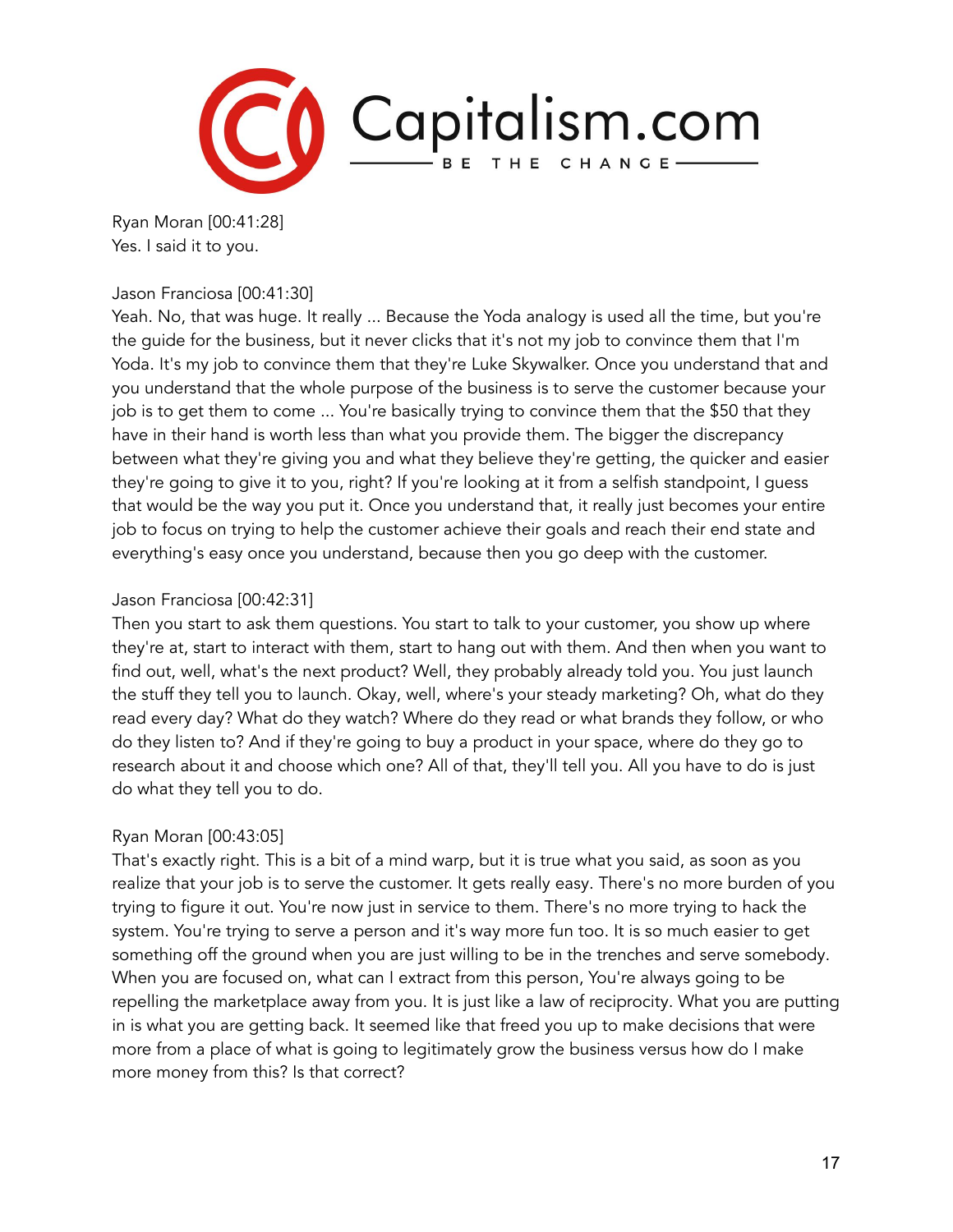

Jason Franciosa [00:44:11]

Absolutely. Well, they go hand in hand, right? Growing the business, making more money from a business. If you're making \$100 grand a year in revenue, you can't make \$100 grand profit, right? So going to business means money for you.

## Ryan Moran [00:44:28]

But most people don't, most people will see the business as a route to make money. They are extracting as much as possible. Whereas it seemed like that conversation gave you permission to just think about serving the customer and growing the business. And that's what allowed everything to grow.

## Jason Franciosa [00:44:46]

Absolutely. Your customers realize it quickly. The decisions you make and the interactions you have with your customer, they will instantly know if you truly care about them, or if you don't give a crap about them. You'll have either a [INAUDIBLE 00:45:01] customer who goes and tells all their friends about your brand and your products and promotes you for them for free, or you have, someone's going to go bash your company and tell all their friends never to do business with you. It's just smart business to take care of the customers.

## Ryan Moran [00:45:14]

How have you built your audience and your following since having that ah-ha? Because most people, they hear me talk about the necessity of building an audience so they're just trying to hack the system. How do I extract the data from Amazon so I can spam the hell out of my people? You've built an actual following and an actual audience without doing any of the manipulation stuff. How have you built the following since having that ah-ha?

## Jason Franciosa [00:45:44]

First thing you have to do is get over numbers. Way too many people get way too obsessed with I need to have 100,000 emails or I need to have 5,000 new emails per week with this ad. And they're trying to optimize for that. I think that's the wrong way to look at it. The way you have to look at it is I want customers. I want people who love my brand. I want that thousand true followers. And once you understand that, then you're not so worried about, I have to do a giveaway to get emails, or I have to do this click ad so that ... The coolest title to get this. You want to reframe that title to be the one that connects most with your customer, that speaks most to your ideal customer, to your avatar. Yes, you might pay more per customer, but your net profit on that is going to be much greater because that person is actually going to buy from you. You're not just on [INAUDIBLE 00:46:36] click.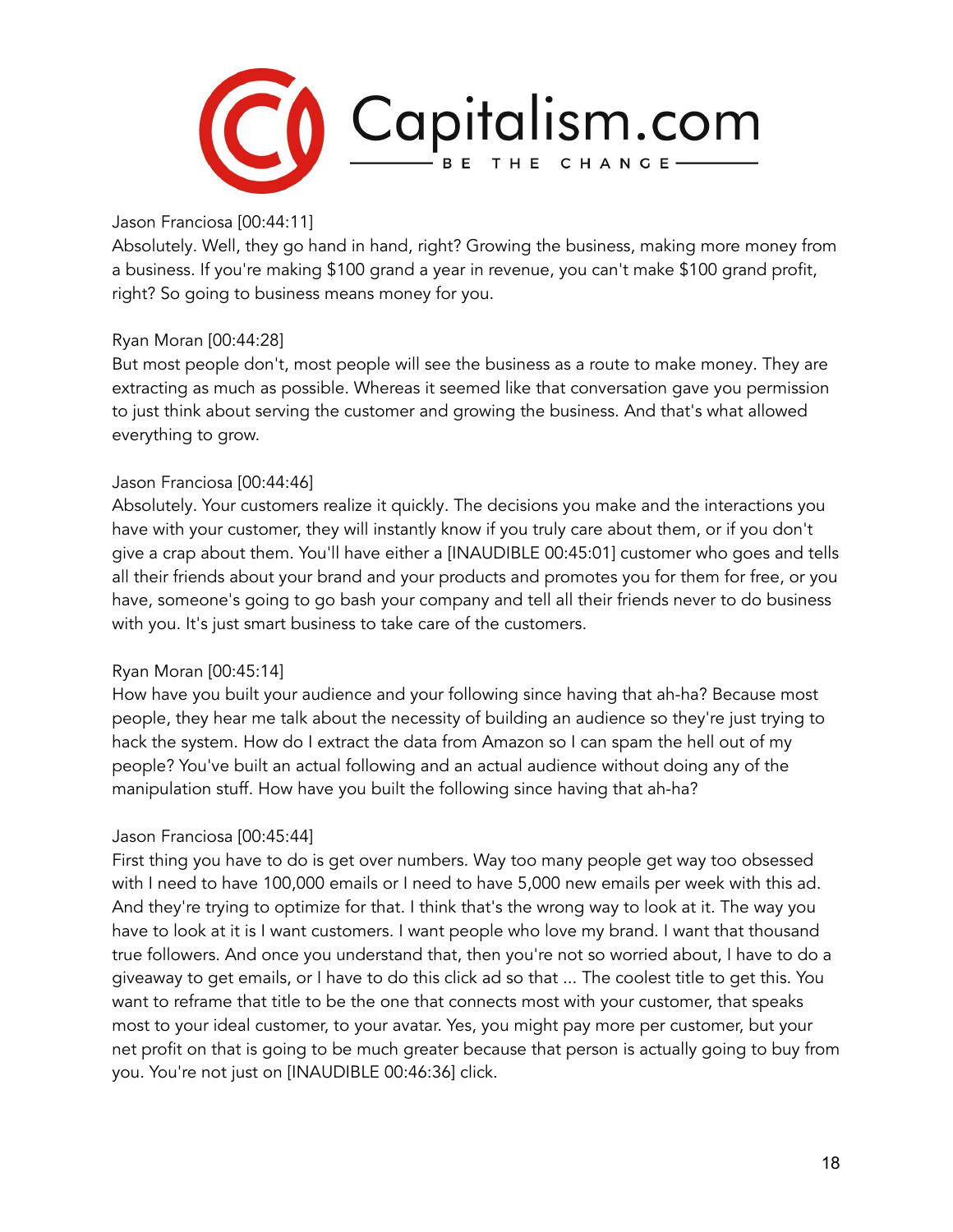

Jason Franciosa [00:46:38]

So that was a huge shift. And then in terms of where we spend our dollars, again, low-hanging fruit. Where is the highest concentration of my customer going to be, and in the mindset of the thing that I serve them for. For us, we're into fitness. I could have all my customers on Facebook watching cat videos. They're probably not in the mindset of getting ready to buy weightlifting belts. They're watching cat videos, right. If they're reading an article specifically on the best weightlifting belts for CrossFit athletes or something like that and I show up in that article, now there's a very high chance that, A, they're going to be in the mindset ready to purchase or buy, or at least interact with my brand, from the mentality that I want them to. Finding out where they hang out in and when ... Not only where, but when they're in the mentality or the mindset of wanting to improve the aspects of life that you serve them in, I think is a much higher ROI than just going out there on Facebook ads.

## Ryan Moran [00:47:36]

Are you pulling them into an email list and then sending them over to Amazon? What is that process for how you're aligning that traffic behind an audience?

## Jason Franciosa [00:47:44]

Yes. Our goal is collecting email addresses in terms of customer interaction, because that's where we have the deepest relationship. My business partner has done an incredible job building out our sequences as pure value gifts. We don't have any sales, actual pushes in any of our sequences. We do sales pushes, but not automated. We don't have any automated sales pushes, and it's all value given. It's for almost a year now. It takes a lot of work to do that. Anyone who thinks you're going to be good at email marketing without putting work or effort into learning copywriting, learning sequence flows, learning all that kind of stuff, I hate to say it, but here at e-commerce or a digital marketing entrepreneur, you need to learn how to write, you need to learn how to understand visuals, and you have to understand email. At the end of the day, your entire brand's interaction as an e-commerce entrepreneur is the content that you put out.

## Jason Franciosa [00:48:42]

I don't think enough of us understand that and really understand how important it is in terms of the perception of your brand and your interaction with customers, because you don't get the luxury of having customers come into your store every day. If I had a local shop, I get to have a personal connection with every customer, which is much easier to build a relationship. If my only interaction is the ads they see from me, the emails they get from me, the videos they see, and then the people who are pushing my or promoting my brand, I have to make sure that all of them are in line with what I'm trying to portray.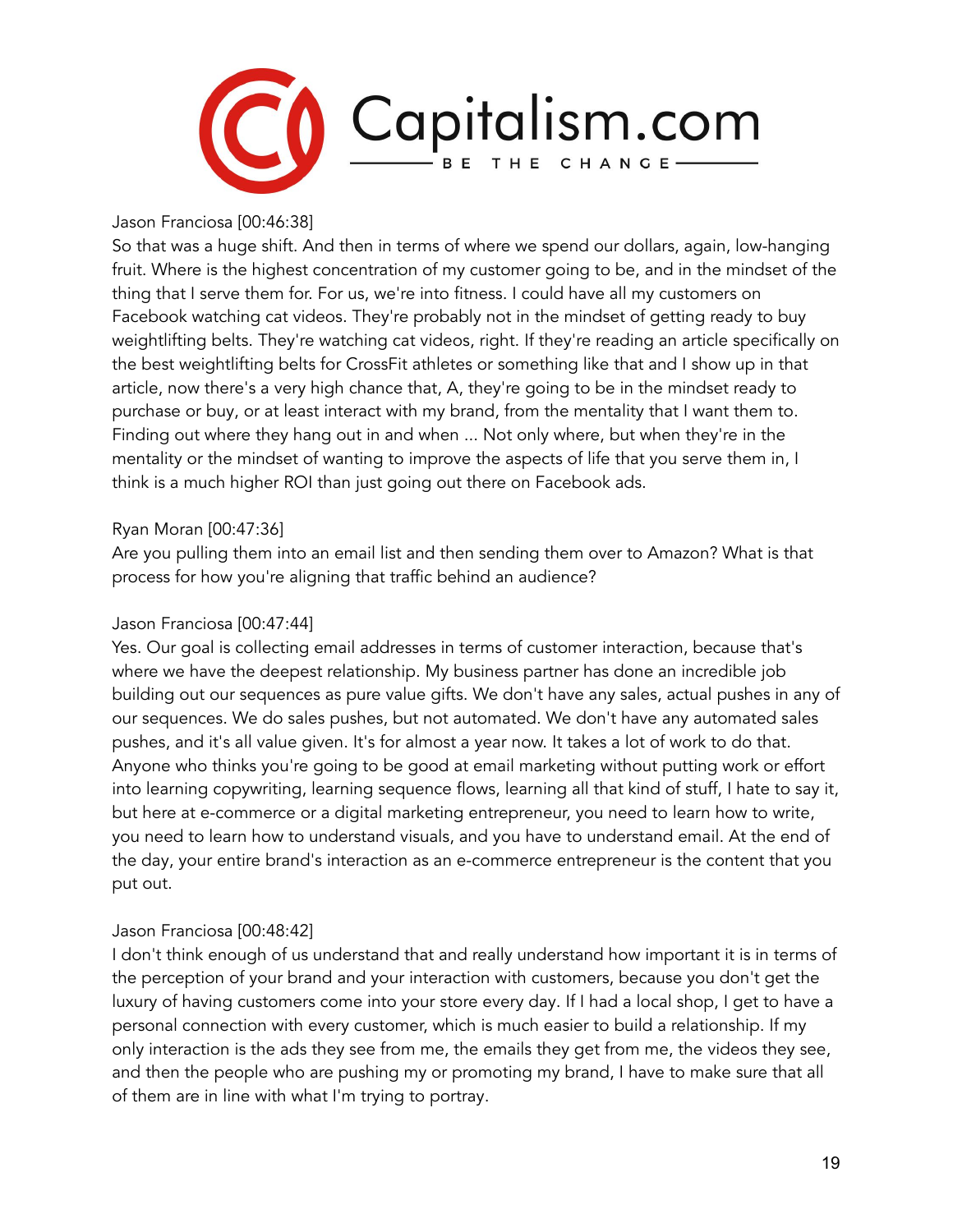

#### Ryan Moran [00:49:12]

Yeah. I actually really liked that analogy of thinking about all the people who see your content as window shoppers, and they're coming in to have an interaction with your store. That store is engaging in comments, in DMs, in emails, showing up in their inbox. Those are all of the ways that they are in your store and whether or not they make a purchase is determined by how you treat them when they're in the store. If you're trying to sell them, it is easier than ever for them to click off. But if they feel like you actually care, if you're actually in service to them, they will buy and they will tell everybody else. And it is much easier to scale.

#### Jason Franciosa [00:49:55]

Absolutely. Actually had a great interaction yesterday. I'm signing up to learn ... To take my scuba diving certification. I went to the scuba shop and the owner was showing me all the different gear that they had there. He did an incredible job of not only showing the gear, but educating me and offering even options outside of the store that he didn't sell. He just really built that relationship in a matter of 5 minutes. I'm like, this is brilliant. This is the same stuff that I try to optimize for online. He can do it in 5 minutes in person. We're at a disadvantage when it comes to that. Our job is to replicate that experience.

#### Ryan Moran [00:50:30]

That's right. Jason, you're now one of the head coaches inside of the Incubator, which is amazing seeing as how you started this process buying something from me on a Facebook ad 3 years ago and coming through the process organically, crossing the first million, being a guest on the podcast, being active in the community, and now being one of our head coaches. Why do you think you've made it when so many people give up in the first year?

## Jason Franciosa [00:51:03]

That's a pretty good question. I really think it comes down to that analogy of low-hanging fruit again. I've said it multiple times in this podcast, but I think the one thing that I've done very well is focusing our efforts on the ... Whenever there was a shiny object that spoke to me and was working. When you're first starting out, you throw a bunch of stuff out there and say, okay, well what sticks? Once it sticks, double down on it and then go up the tree very carefully and allocate a few resources that you have as you're growing to the highest ROI investments. Your business is essentially an investment vehicle, right? When it comes from ... When you're looking at it from a tactical standpoint, it's like, okay, I have cash coming in and I have to reallocate that cash to get more cash back out, some of it has to go to inventory and some of it has to go to growth.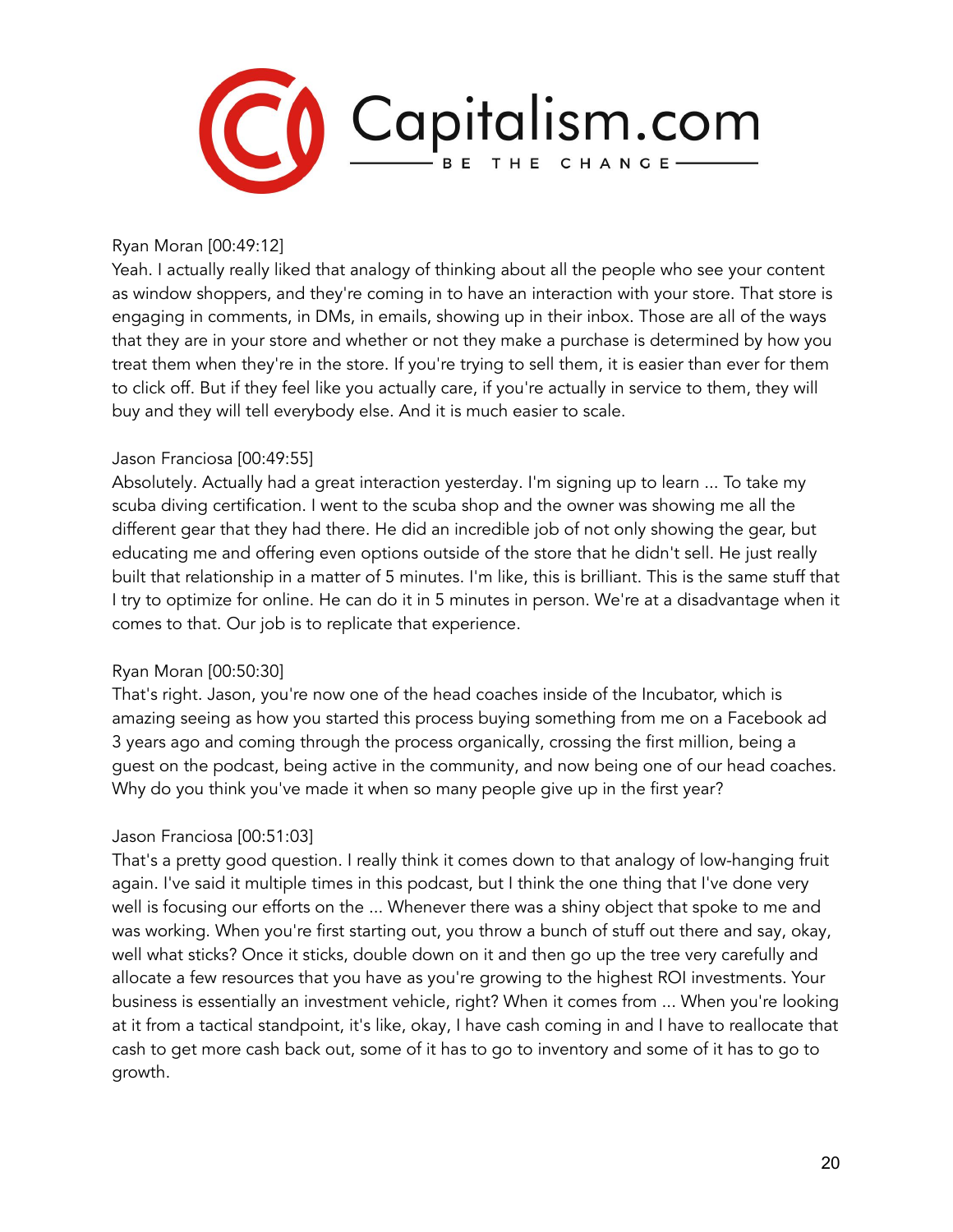

Jason Franciosa [00:52:00]

When you're looking, where am I going to put that, where can I get the most dollars back from what I put in? I think Clement would love this kind of conversation, but, you can almost start seeing it like levers and, by pulling the different levers, essentially, you look at the ROI on listings. If you go up that scale and you follow that low-hanging fruit methodology, I think that's what we've done very well. We haven't tried to launch a bunch of products too quickly. We haven't tried to expand off into different sales channels too quickly. I have an incredible team which helps a ton, and then really focusing on great products. I mean, that's been a huge key to our success too. Having differentiated products, we didn't come with anything brand new to marketplace for nothing like ... we didn't invent the first weightlifting belt. Jason Franciosa [00:52:44]

We made some minor changes and we make minor changes almost every few months in terms of refinement of that product. I don't think it's been the same from 1-3 months ever which makes our products better. Every year, if you buy a new belt from us, it's not the same as when you previously bought. It's improved and better. That's how we maintain getting more reviews and higher quality reviews. And we get feedback. We listen to our customers. So all the answers are there. You just listen to your customers.

## Ryan Moran [00:53:14]

You've just been doubling down on being in service to the customer. Good work, my friend. Well, it is an honor to be part of your journey, honor to have you in the Incubator. If you had one request of the Capitalism.com audience, what would it be?

Jason Franciosa [00:53:32] Believe in yourself. I think that's what it would be.

Ryan Moran [00:53:39] Do you care to clarify?

## Jason Franciosa [00:53:42]

I think a lot ... Actually, it's interesting. I saw a Facebook post you posted, or your team posted recently, it was about your book and it was talking about how, for \$25 bucks, you can turn this investment like 40,000x return. There was a bunch of people commenting, just like, oh, well I couldn't do that, if I was already at this much per day, then yes, I could do that. And it's just that lack of belief. But if instead they flip that coin and said, look, I don't have this today, I can do a very low investment of \$25 or, whatever, and believe that I can do this. I guarantee they would get there if they truly believed it. It might not be in 12 months. It might not be in 24 months, but they would get there.